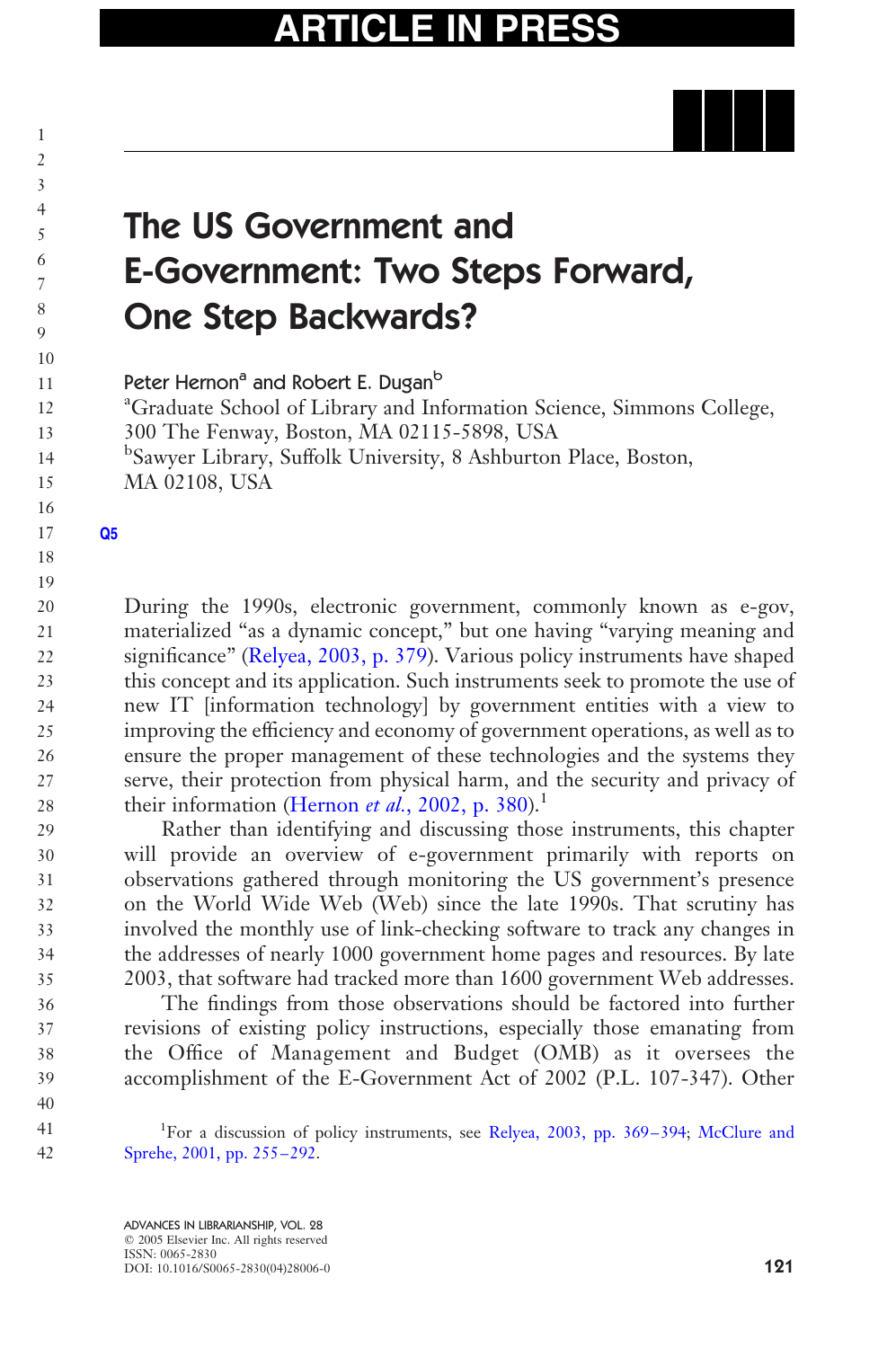#### 122 P. Hernon and R.E. Dugan

government entities (e.g., departments, agencies, individual courts, and congressional committees) should reflect on these observations and make some adjustment in the continued development of their home pages so that future improvements do not compromise progress (two steps forward) with movement in the opposite direction (one step backwards), through the creation of more complex and ever-changing universal resource locators (URLs), more dense Web pages, dead links, the need to insert Flash (Macromedia) graphics on computers to navigate government sites, having to rely on high-speed links to access the content of various government sites, sites that are not readily amendable for use by those with disabilities, and the discovery of pages that are extremely slow to load. In short, a government entity should ensure that those planning documents submitted to Congress under the Government Performance and Results Act (P.L. 103-62) reflect a commitment to achieving the goals set for e-government. 43 44 45 46 47 48 49 50 51 52 53 54 55 56 57

In recent years, government entities have discontinued the printing of numerous publications, relied on the Web as the primary method of information dissemination, treated the Web as more than a mechanism for information dissemination, adapted some features commonly associated with libraries, let their libraries in some instances provide the public with virtual reference service, and have at times treated depository library programs as a complementary method of information dissemination. For example, the Department of Housing and Urban Development (HUD) organizes frequently-requested Web pages according to topics or "bookshelves," while the Patent and Trademark Office encourages users of its home page to be familiar with the collections and services of its depository libraries because patent and trademark searching often requires special expertise. As this chapter illustrates, the Web and e-government have altered the traditional role that libraries play in assisting the public in identifying and retrieving government information. Now, libraries can help their users obtain services and communicate directly with the government, as the public participates in the shaping of public policy. E-government definitely presents both opportunities and challenges to libraries, both depositories and nondepositories. 58 59 60 61 62 63 64 65 66 67 68 69 70 71 72 73 74 75

76 77

78 79

### I. Overview

In the early 1970s, a report of the Commission on the Year 2000 of the American Academy of Arts and Sciences recognized "the conditions contributing to the e-government phenomenon." ([Relyea, 2003, p. 379\)](#page-25-0) It suggested that in the new millennium, "despite the growth in the size and complexity of federal programs, the technological improvement of 80 81 82 83 84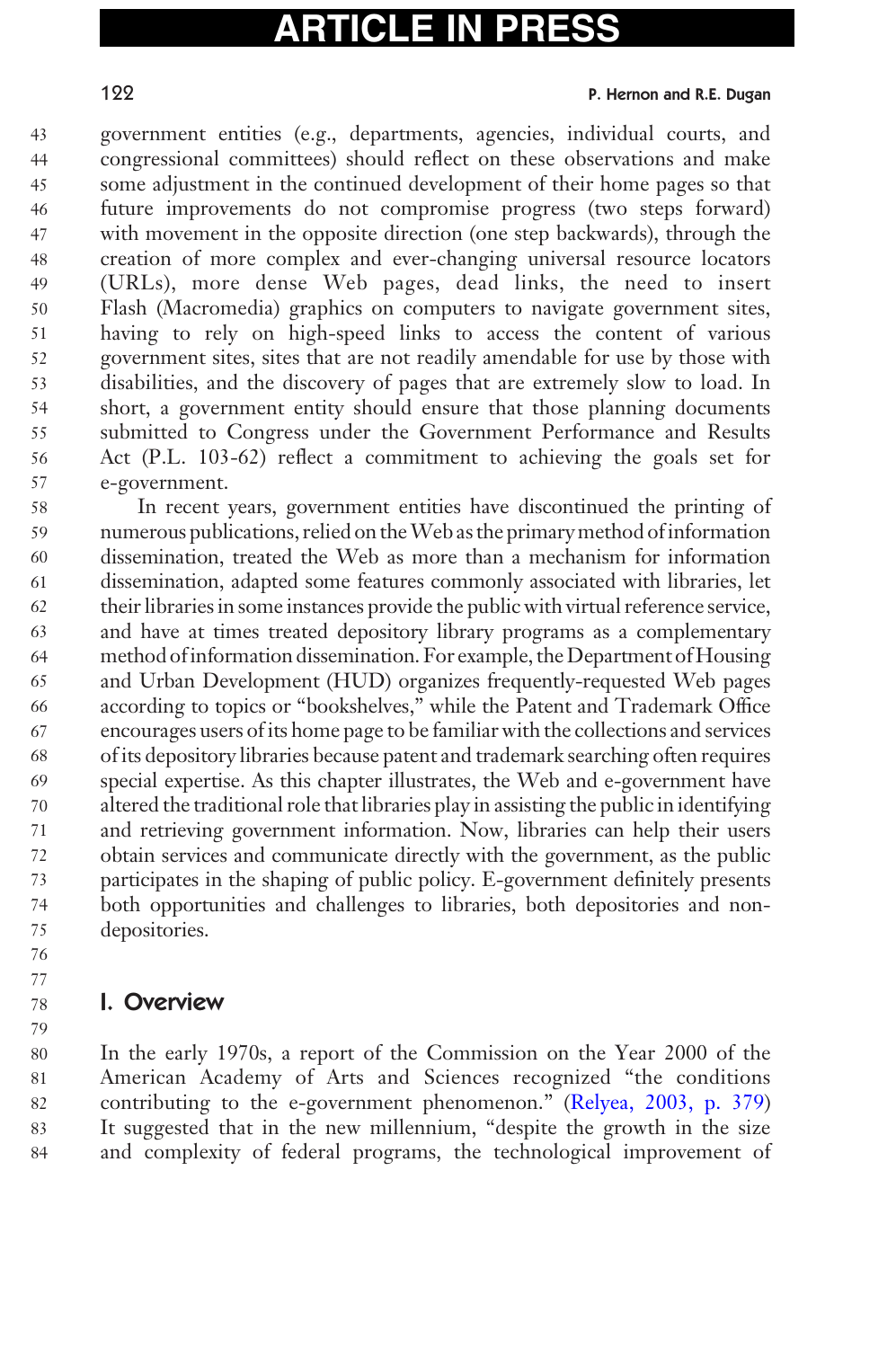#### The US Government and E-Government: Two Steps Forward, One Step Backwards? 123

the computer, closed-circuit TV, facsimile transmission, and so on, will make it possible for the federal bureaucracy to carry out its functions more efficiently and effectively than it can today, with no increase in total manpower." ([Capron, 1971, p. 307\)](#page-25-0) The report maintained that the use of IT would not be confined to the executive branch. Congress needed "the tools of modern information technology…to create policy and to oversee the Executive." IT would also assist members of Congress in communicating with their constituents and in conducting "up-to-the-minute" polling of public opinion [\(Brademus, 1971, pp. 319–321\)](#page-25-0). 85 86 87 88  $80$ 90 91 92 93

As policy analyst [Relyea \(2003, pp. 379–380\)](#page-25-0) notes, the ability of new information technologies to improve government performance and communication did not originate with the dawning of the computer age. Similar predictions were made when the telephone was introduced. 94 95 96 97

In the 1980s and the early 1990s, national networking—a network of computer networks—emerged. As educator Charles R. McClure and some of his colleagues at Syracuse University wrote,

while some of the benefits of national networking are difficult to predict, it is clear that the design and implementation of some type of national, coordinated, high-speed network is essential if the United States is to maintain a leadership role in high-performance computing and electronic networking and increase its overall national productivity and competitiveness. (McClure *et al.*[, 1991, p. i](#page-25-0))

The Clinton administration, through its National Performance Review, advanced the concept of e-government as a way to link the reinvention of government with information and communication technologies (including Internet applications) for the purpose of enhancing access to and delivery of government information and services, improving the internal effectiveness and efficiency of the federal government, and encouraging the entrepreneurial spirit. The administration also supported electronic commerce both within the United States and globally. 107 108 109 110 111 112 113 114

[Figure 1](#page-3-0), which represents a graphic depiction of e-government, shows that it has six parts: 115 116 117

118 119

- 1. Assisting in governance;
- 2. Supporting emergency response;
- 3. Engaging in e-commerce;
- 4. Providing access to information, including records;
- 5. Delivering services; and
- 6. Supporting procurement operations.

Each part might extend to one or more of the following audiences: other federal government entities as well as those at a subnational level, the business 125 126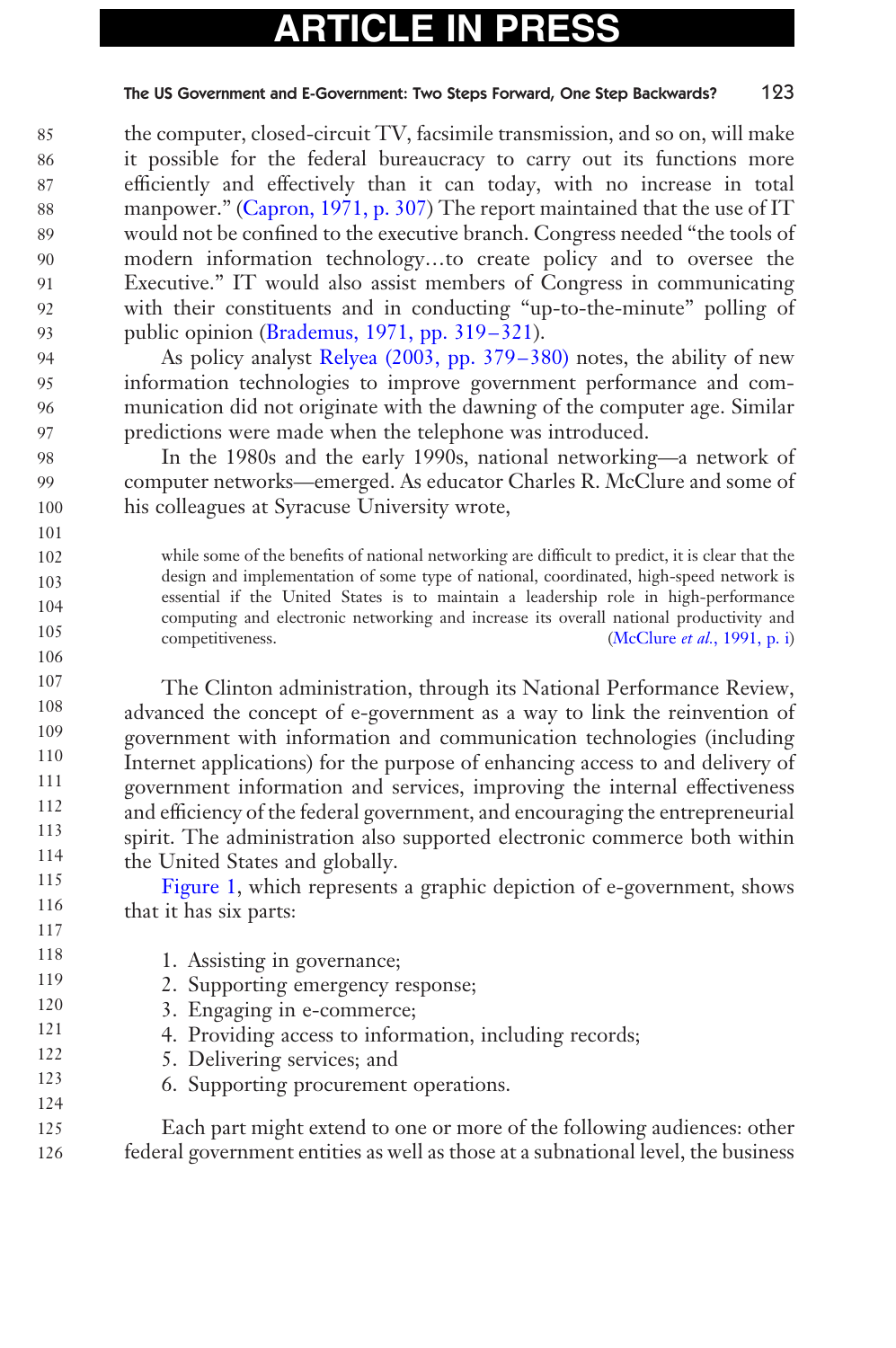# PR

<span id="page-3-0"></span>

amended. In fact, involvement of the public in rulemaking has been described as possibly "the most complex and important form of political action in the contemporary American political system." However, in order to be involved in rulemaking effectively, the public must be able to (1) know whether proposed rules are open for public comment, (2) prepare and submit comments to relevant decision makers, and (3) access regulatory supporting materials (e.g., agencies' economic analyses) and the comments of others so that their comments can be more informed and useful. [\(General Accounting Office, 2003a, p. 1\)](#page-25-0) 161 162 163 164 165

With this in mind, the General Accounting Office (GAO) examined Regulations.gov ([http://www.regulations.gov/\)](http://www.regulations.gov/), which enables individuals to 166 167 168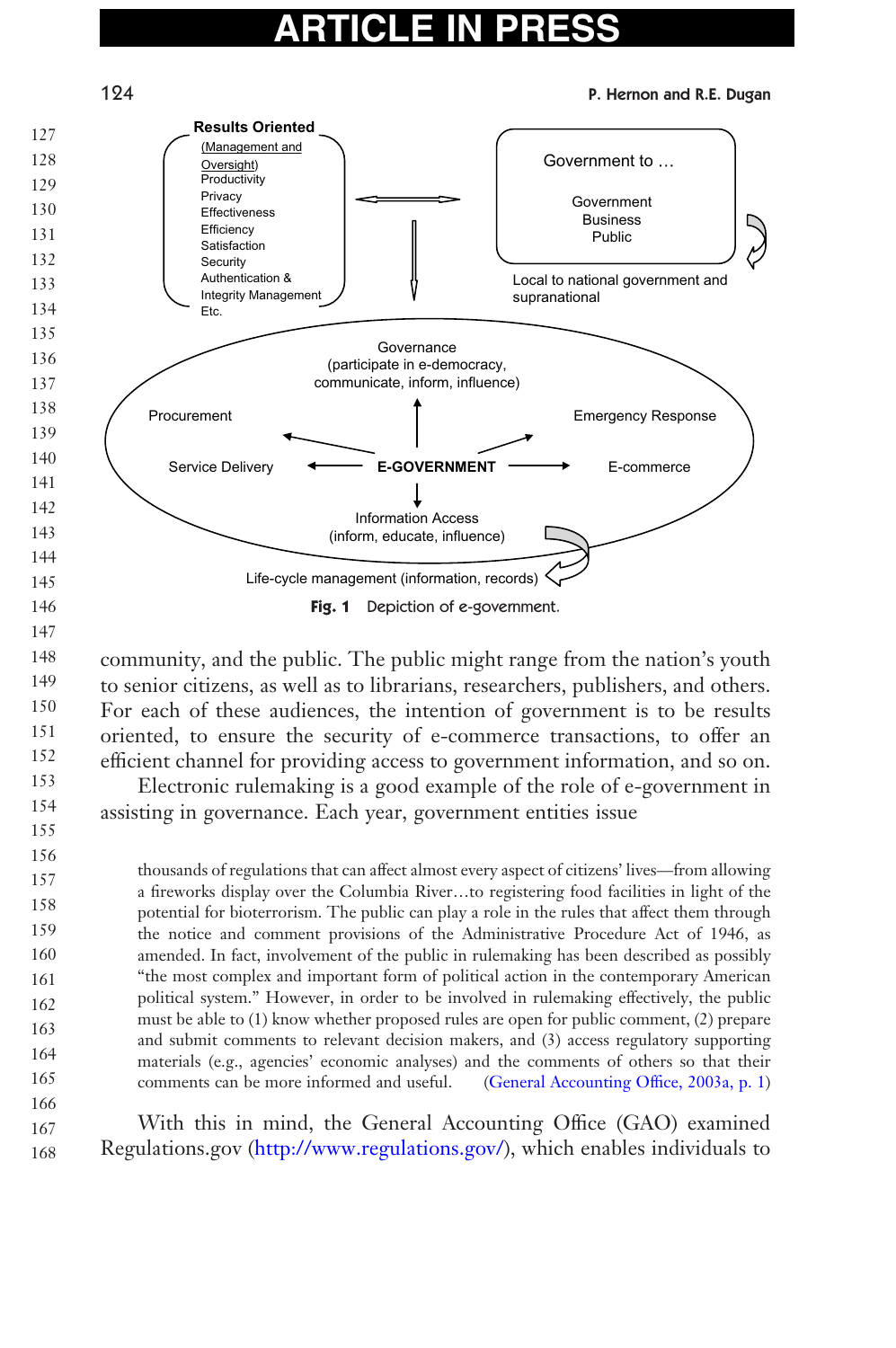### The US Government and E-Government: Two Steps Forward, One Step Backwards? 125

search, view, and comment on proposed regulations issued by any federal entity, and it compared Regulations.gov's coverage to that of selected agencies' home pages. GAO found great variation, with Regulations.gov providing the best—but not complete—coverage of regulations open for public comment. Most often, agency sites did not even mention Regulations.gov "as a commenting option." Another problem was that the location of public comment for regulations could be difficult to locate on a home page. ([General Accounting Office, 2003a, pp. 8–18](#page-25-0)) Although the intent of section 206 of the E-Government Act, which requires agencies, to the extent practicable, to accept public comments on proposed rules "by electronic means," has not been fully met, online rulemaking enables citizens to participate in public policy discussions and the shaping of the resulting decisions. 169 170 171 172 173 174 175 176 177 178 179 180 181

Returning to [Fig. 1](#page-3-0), within a country, e-government might span local, state or provincial, and regional governments, as well as the national government. E-government also occurs at the supranational levels, such as through services provided by the European Union. As well, information access must be viewed within the context of the information or record's life cycle, which covers the stages from creation to demise or preservation.<sup>2</sup> Clearly, a diverse set of information policies and policy instruments are results oriented, seek to advance e-government and each part of the figure, and establish a framework for better management of information resources and accountability of IT and e-government. 182 183 184 185 186 187 188 189 190 191

Privacy and security are issues that cut across all six parts. In the fall, 2003, OMB directed agencies to conduct privacy-impact assessments before developing or changing information systems. Those assessments review how information is collected and used in the organization, and the results of those assessments more than likely will be linked to future funding of a project. In addition, OMB directs agencies to 192 193 194 195 196 197

198 199

develop a plan to make their Web site privacy policies machine-readable—meaning that they automatically provide notification when the site doesn't cover visitors' privacy protection. Agencies must tell Web site visitors when it's voluntary to submit information, how to grant consent for an agency to use voluntary personal data and what their rights are under the Privacy Act. [\(Michael, 2003, p. 11](#page-25-0))

A. Strategy of the Bush Administration

President George W. Bush's fiscal year 2002 management agenda envisions e-government as a way to serve better the public (including persons with

208 209 210

<sup>2</sup>For a discussion of life cycles, see [Hernon, 1994](#page-25-0).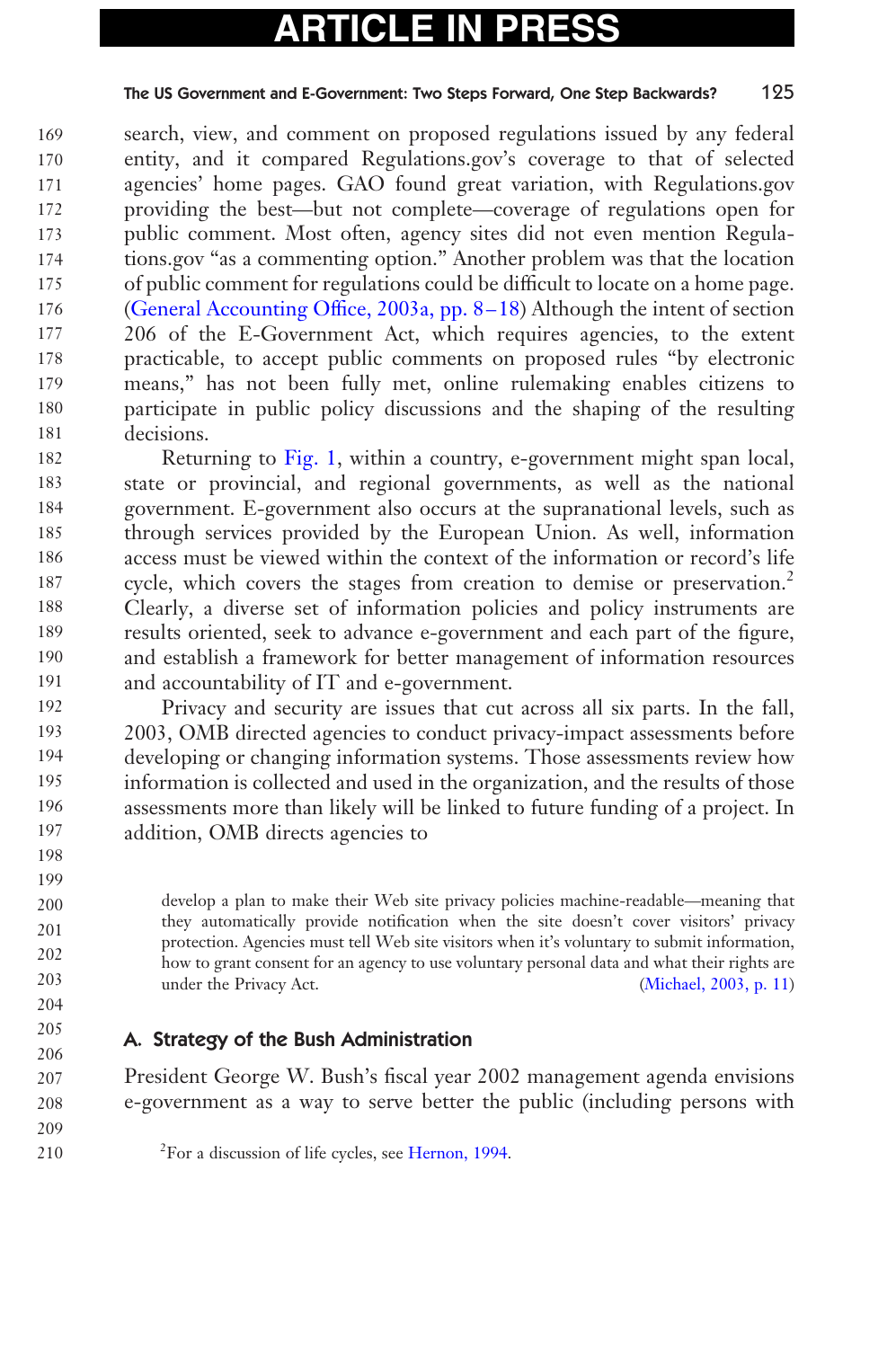#### 126 P. Hernon and R.E. Dugan

disabilities); make government more efficient and effective; reduce government operating costs as well as the expense and difficulty of doing business with the government; and enable the government to become more transparent and accountable. ([Willemssen, 2003, p. 4\)](#page-25-0) To achieve these goals, the Bush administration envisioned an expansion of e-government as part of its government-wide reform effort and as being guided by three principles: the federal government should be (1) citizen-centered, (2) results-oriented, and (3) market-based. ([Presidential Memo](#page-25-0))<sup>3</sup> Citizen-centered addresses four segments: 211 212 213 214 215 216 217 218 219

- 1. Individuals: "Building easy to find one-stop shops for citizens creating single points of easy entry to access high quality government services [and information];"
- 2. Businesses: "Reduce burden on businesses through use of Internet protocols and by consolidating myriad redundant reporting requirements;"
- 3. Intergovernmental: "Make it easier for states to meet reporting requirements, while enabling better performance measurement and results, especially for grants;" and 226 227 228 229
- 4. Internal efficiency and effectiveness: "Reduce costs for federal government administration by using best practices in areas such as supply chain management and financial management, and knowledge management." [\(Forman, 2001\)](#page-25-0) 230 231 232 233

Twenty-five cross-agency initiatives have been selected to achieve both the goals and the guiding principles [\(General Accounting Office, 2003b](#page-25-0)).<sup>4</sup> Q1 For example, the E-Authentication E-Government Initiative seeks to develop a comprehensive policy applicable across government entities for authentication and identity management. The goal is to eliminate an inconsistent and agency-unique authentication and identity management infrastructure. 234 235 236 237 238 239

The definition of records, as stipulated at 44 United States Code 3303, includes agency documents used "in connection with the transaction of public business" and otherwise constitute "evidence of the…functions…operations, or other activities of the Government or because of the information value of data in them." This definition could be applied to all of the material available on government Web sites, a large percentage of which has no print counterpart. The number of digital records that the government produces most likely exceeds the number of records originating in paper form. As well, 240 241 242 243 244 245 246 247 248

249 250

<sup>4</sup>[General Accounting Office \(2003b\)](#page-25-0) also contains a list of GAO reports related to e-commerce and e-government. See also [Implementing \(2003\).](#page-25-0) 251 252

<sup>&</sup>lt;sup>3</sup>For additional discussion of e-government as "a critical element in the management framework," see section 2, E-Government Act 2002 (P.L. 107-347, 116 Stat. 2899). <sup>4</sup>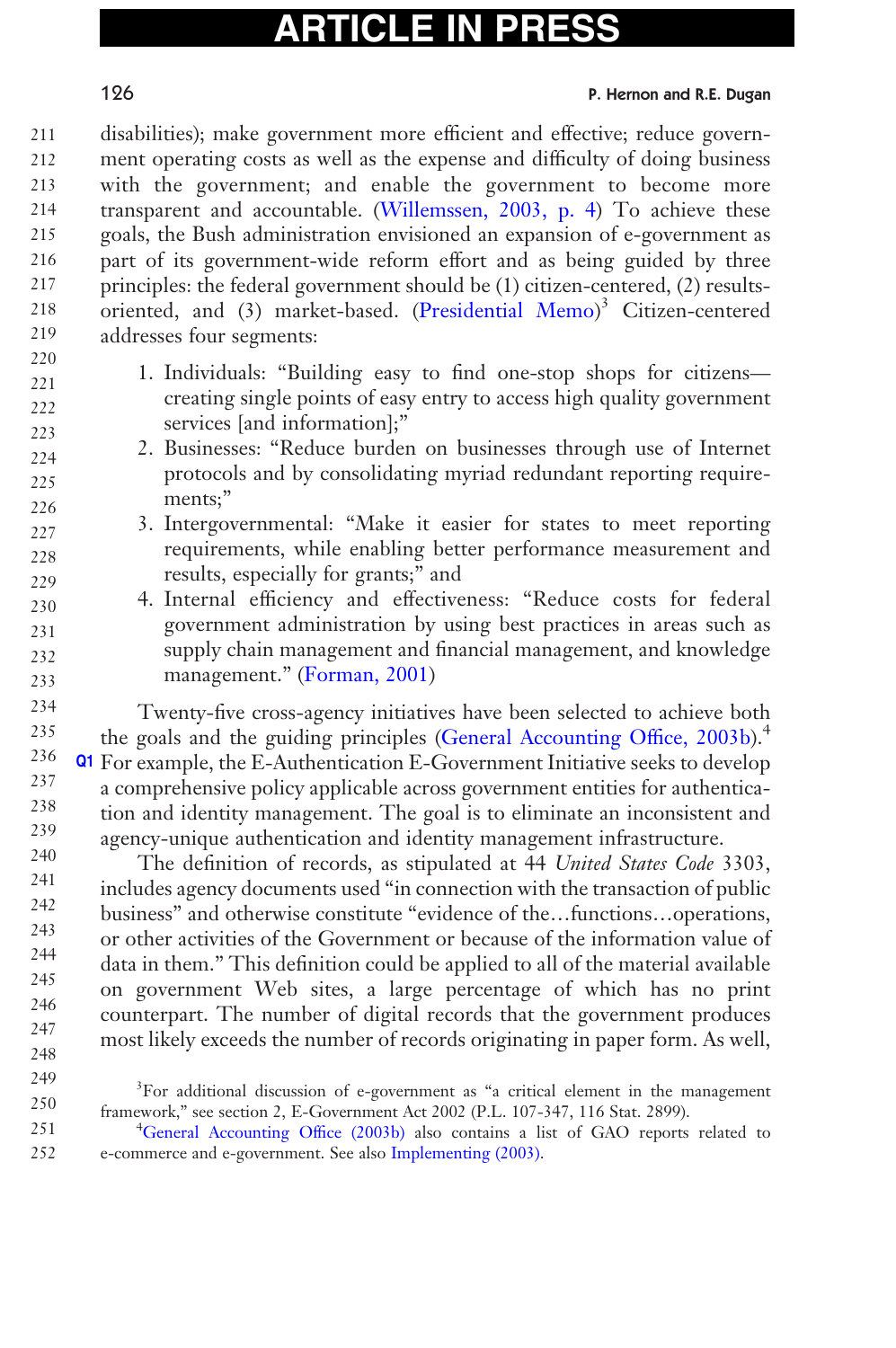#### The US Government and E-Government: Two Steps Forward, One Step Backwards? 127

a number of electronic records were created decades ago but were never sent to the National Archives and Records Administration (NARA) for preservation and public access. These records "may pose challenging preservation problems owing to their age (media deterioration, loss of documentation and other metadata, and obsolesce of data types)."<sup>16</sup> 253 254 255 256 257

Another initiative, the Electronic Records Archive (ERA) is a program intended to preserve and make available today's information for future generations; the goal is to ensure that the problem of electronic records management does not remain unresolved.<sup>17</sup> ERA would be enhanced through coordinated efforts with organizations (e.g., OCLC and depository libraries) that "share common interests in digital preservation."<sup>18</sup> One such partnership involves the Government Printing Office (GPO), which would have "responsibility for public access and preservation of the records available on…GPO Access."<sup>19</sup> In essence, GPO becomes an "affiliated archive"<sup>20</sup> as it retains electronic records, such as copies of the Federal Register and the Code of Federal Regulations; however, NARA still retains legal custody. 258 259 260 261 262 263 264 265 266 267 268

269 270

271

### B. The Impact of Terrorism on E-Government

Since the unfolding of US government on the Web under the Clinton administration, greater amounts of government information have become publicly available. Anyone with a computer or access to one can browse vast storehouses of information and select the few items most relevant to his or her needs, without having to disclose personal information. By using publicly available terminals, it is possible to hide one's identity at least for a while. However, following the terrorist attacks of 9/11, the government reevaluated a number of its Web sites and, in some instances, removed content and reorganized the site. $^{21}$  The question is, "At what point does the removal of information from the public domain—what information and for what purposes—inhibit democracy and the accountability of government to the public?" As policy analyst L. E. Halchin notes, "the removal, or withholding, of what was once considered public information from agency Web sites may thwart the promise of e-government…[T]he ongoing debate over the removal of information might detract from the luster of e-government."<sup>22</sup> 272 273 274 275 276 277 278 279 280 281 282 283 284 285 286 287

When removal extends to scientific information unrelated to security matters, it should be remembered that "science is a collective endeavor… [and] Science increasingly...[is] an international endeavor."<sup>23</sup> "Restraining scientific publication and the international exchange of information could adversely affect public health by inhibiting scientific research and medical progress."<sup>24</sup> Thus, removal of information from the Web, scientific and other, involves a delicate balance between providing a means to retard 288 289 290 291 292 293 294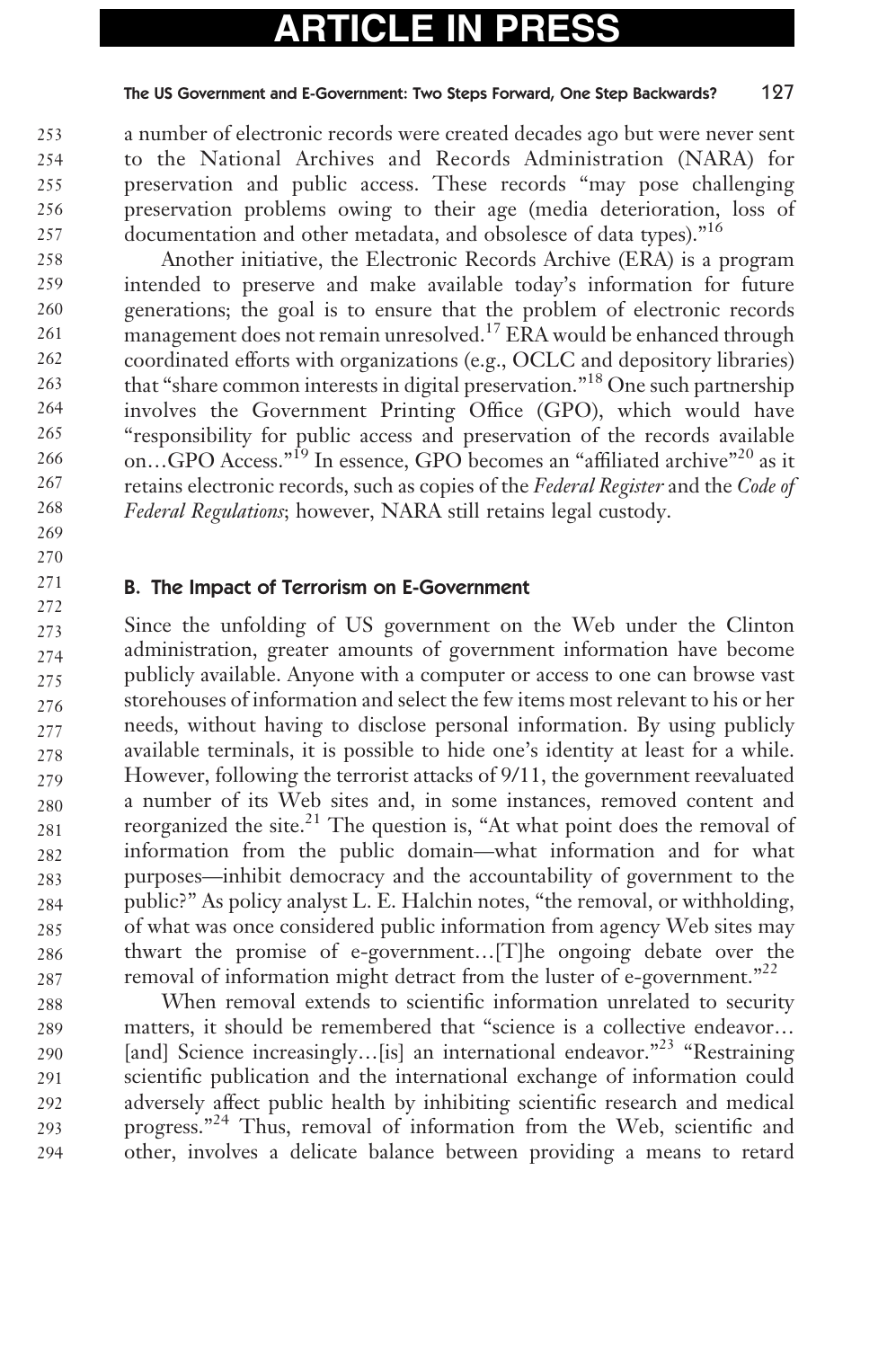#### 128 P. Hernon and R.E. Dugan

terrorist activities and the continuing advancement of research, progress, and knowledge. 295 296

Another complication is that different executive branch entities have removed their coverage of the Freedom of Information Act (FOIA) from a prominent place on the opening site of their Web site. In some instances, the information seeker must check the site map or conduct a search of the site to locate coverage of the Act and any declassified records that the agency displays for public consumption. The entities have reviewed the types of declassified records they release through their home page. 297 298 299 300 301 302 303

Unrelated to the terrorist attacks of 9/11, in December 2001, a federal district court judge ordered the Department of Interior to shut down its Web sites, including that of the Bureau of Indian Affairs (BIA). The shut down was related to the department's mismanagement of funds intended for American Indians. The department's home page was reopened in 2002, but that of the BIA remains closed to date (March 2004). Consequently, contact with the BIA and its resources depends on channels other than the Web. 304 305 306 307 308 309 310 311

- 312 313
- 314 315

#### C. The Evolution of Web-based Government Information

Section 205 of the E-Government Act of 2002 instructs federal courts to provide access to certain types of information, including contact information, local rules, standing or general orders, docket information, written opinions, documents filed in electronic format, and other information that a court deems "useful to the public." The Web environment also provides access to more government information resources (e.g., publications, images, records, and datasets) than were available in a paper environment. At the same time, federal government entities deliver online services (e.g., agency library collections and reference services online, subscription and e-mail notification services, online retail, online forms and instructions, and enabling people to arrange for the receipt of benefits) and facilitate the procurement of online goods and services, as well as the efficient exchange of information, goods, and services with subnational governments. Online retail, for instance, generates millions of dollars annually. 316 317 318 319 320 321 322 323 324 325 326 327 328 329

Those responsible for improving and maintaining publicly-accessible federal Web sites are presenting more content by means of Web applications and services first deployed by the private business sector, such as Macromedia-based Flash animations and Java language-based modules. JavaScript-based rollovers are commonly deployed on federal Web sites, which may provide a site search engine to facilitate navigation. The intent is to enrich the public's visit to the Web site with attractive presentations and 330 331 332 333 334 335 336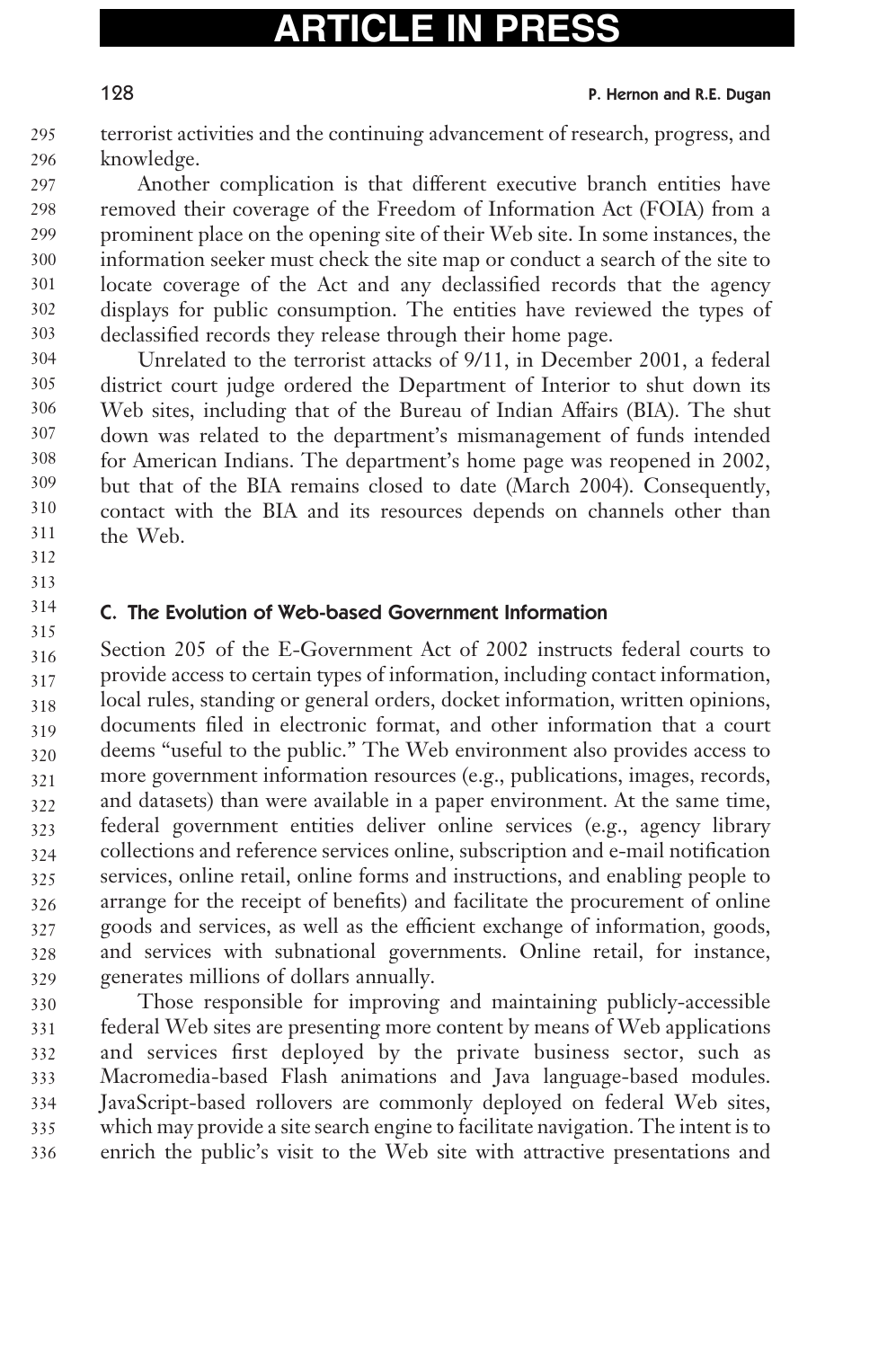### The US Government and E-Government: Two Steps Forward, One Step Backwards? 129

easily accessible content. Dynamic HTML is common; deployment of XML is increasing, which is intended to improve the sharing and delivery of content among government entities, with commercial and industrial contractors and organizations, and with consumers. For example, 337 338 339 340

Beginning in 1997, the House and the Senate, along with the other Legislative Branch agencies, began an investigation of the use of SGML and later XML as a data standard for the exchange of legislative documents. By December 2000, the Committee on House Administration and Senate's Rules Committee adopted XML as the primary standard for the exchange of legislative documents between the House, Senate, and other legislative branch agencies. The Legislative Branch including the House, Senate, Government Printing Office, Library of Congress, Congressional Budget Office, and the General Accounting Office maintain coordination in terms of the Common Tag Library for legislative documents.<sup>25</sup> 344 346 348 349

Therefore, the government, through agencies such as the National Institute for Standards and Technology (NIST) is not just a convener and steward of electronic standards and guidelines; it is also a consumer.

1. Portals 355

341 342 343

345

347

Realizing that access to Web-based government information is comparable to finding one's way through a maze of undeterminable size and shape, the Clinton administration sought to create a single search engine designed to integrate nearly all federal government home pages. That search engine, WebGov, evolved into the portal FirstGov; a portal is a multifunctional Web site that usually includes Web directories, indexes, constituent services, and links to other appropriate Web-based resources. In essence, a portal guides users through that maze by creating sites that, it is hoped, provide one-stop shopping.<sup>26</sup> Because "at least 70 percent of FirstGov visitors are citizens, and most of these visitors are looking for help with services such as applying for social security or changing an address," the portal has made the citizen tab into its default home page.<sup>27</sup> This change to the portal reflects the administration's *three clicks to service or information strategy*, which stipulates that users of FirstGov should only have to follow three links to find the information or service they seek. 356 357 358 359 360 361 362 363 364 365 366 367 368 369 370 371

Reporter Ed McKenna notes that, by "hosting various enterprise applications for both public and internal use, providing tools for online collaboration, and serving as user-friendly front ends to vast stores of distributed information, portals are becoming mission critical for many agencies."<sup>28</sup> These portals might convey service initiatives, provide information resources, and further the accomplishment of e-governance. Examples of such portals are 372 373 374 375 376 377 378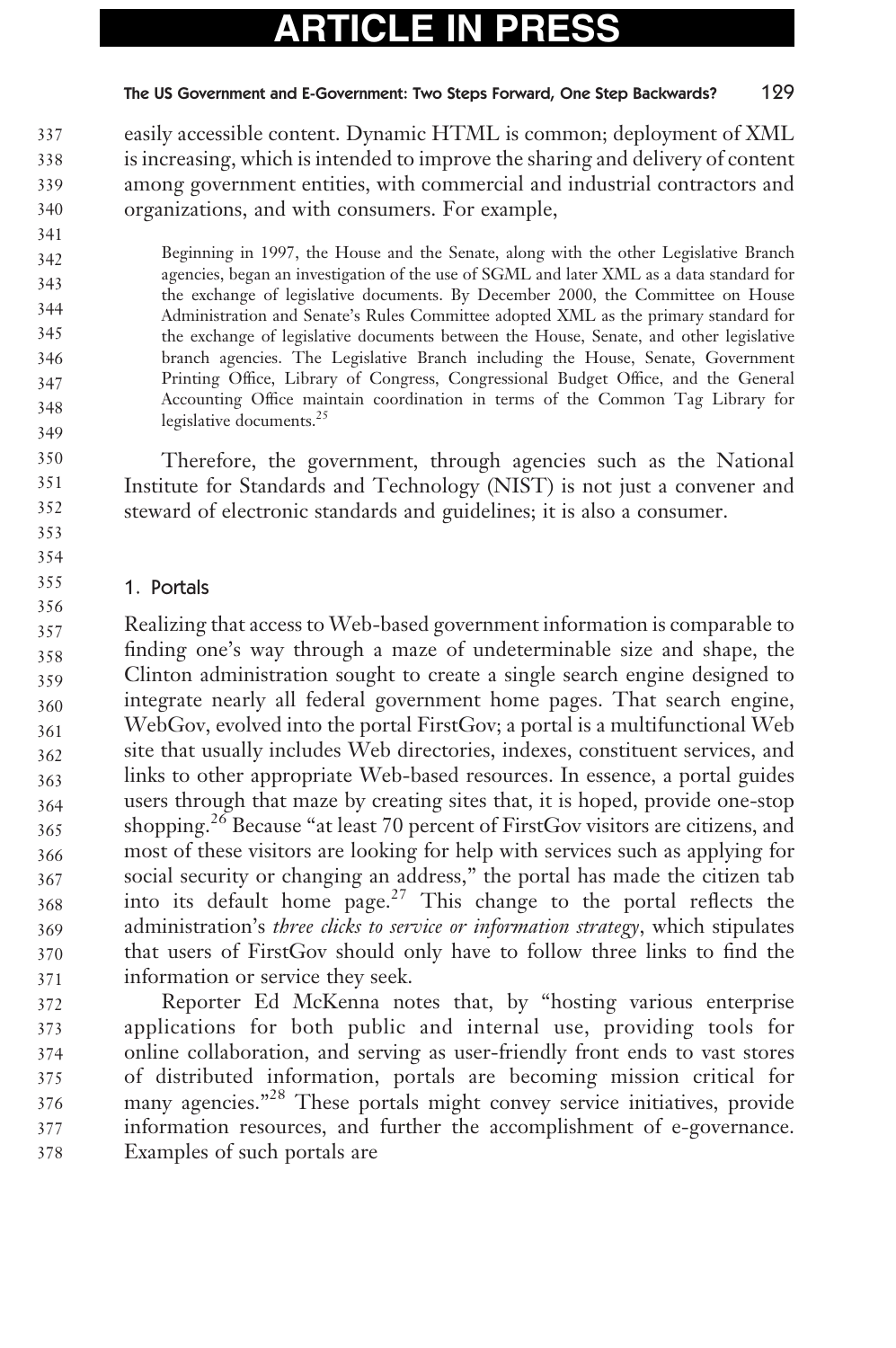- † Recreation ([http://www.recreation.gov/\)](http://www.recreation.gov/), which offers a single point of access to information about parks and government recreation areas; 379 380
- † Gov On-line Learning Center ([http://www.golearn.gov/\)](http://www.golearn.gov/), which provides a single source for online training of federal employees; 381 382

• Recruitment One-Shop ([http://www.usajobs.opm.gov/\)](http://www.usajobs.opm.gov/), which assists applicants in finding employment in the federal government; 383 384

- † Geospatial One-Stop (also known as the geodata.gov portal; [http://www.](http://www.geodata.gov/) [geodata.gov/](http://www.geodata.gov/)), which stores data collected by federal, state, and local governments so that users of geographic information systems (GIS) can readily find data and then combine, enhance, and analyze those data; 385 386 387 388
- † Grants.gov [\(http://www.grants.gov/](http://www.grants.gov/)), which provides cross-departmental and agency access to federal grants; 389 390
- FEDSTATS (<http://www.fedstats.gov/>), which provides access to statistical data from more than 100 federal agencies; and 391 392
- GPO Access [\(http://www.gpoaccess.gov/\)](http://www.gpoaccess.gov/), which "has an average of 32 million documents [that are] downloaded each month, and that number is growing."<sup>29</sup> 393 394 395

In addition, a number of agencies, as well as courts, have developed electronic dockets, which "are formal inventories of materials making up the record in a proceeding…[and] as a practical matter the docket defines the record."<sup>30</sup> Such dockets encourage greater dialogue or communication directly among stakeholders, citizens and other user groups, and agencies at national and subnational levels. Both e-governance and e-services might have an outreach and education component. Government entities might maintain electronic mailing lists to provide announcements as well as access to new publications and policy changes. 396 397 398 399 400 401 402 403 404 405

406 407

408

### 2. Redesigning Home Pages

Many government home pages contain a link to FirstGov and have been redesigned to resemble that portal and to make it easier for the public to navigate the wealth and diversity of available information. For example, the Small Business Administration, which launched its home page in 1992, has served more than 1.2 million visitors to its site each week; a site that offers more than 50,000 publications! The redesign involved removing "excessive Q2 jargon and confusing terminology while "adding tutorials and training to help users learn how to do business with the federal government," and creating specific "information categories designed to guide users through the small-business process: starting a business, financing a business, managing and growing a business, business opportunities, and disaster assistance."<sup>31</sup> 409 410 411 412 413 414 415 416 417 418 419 420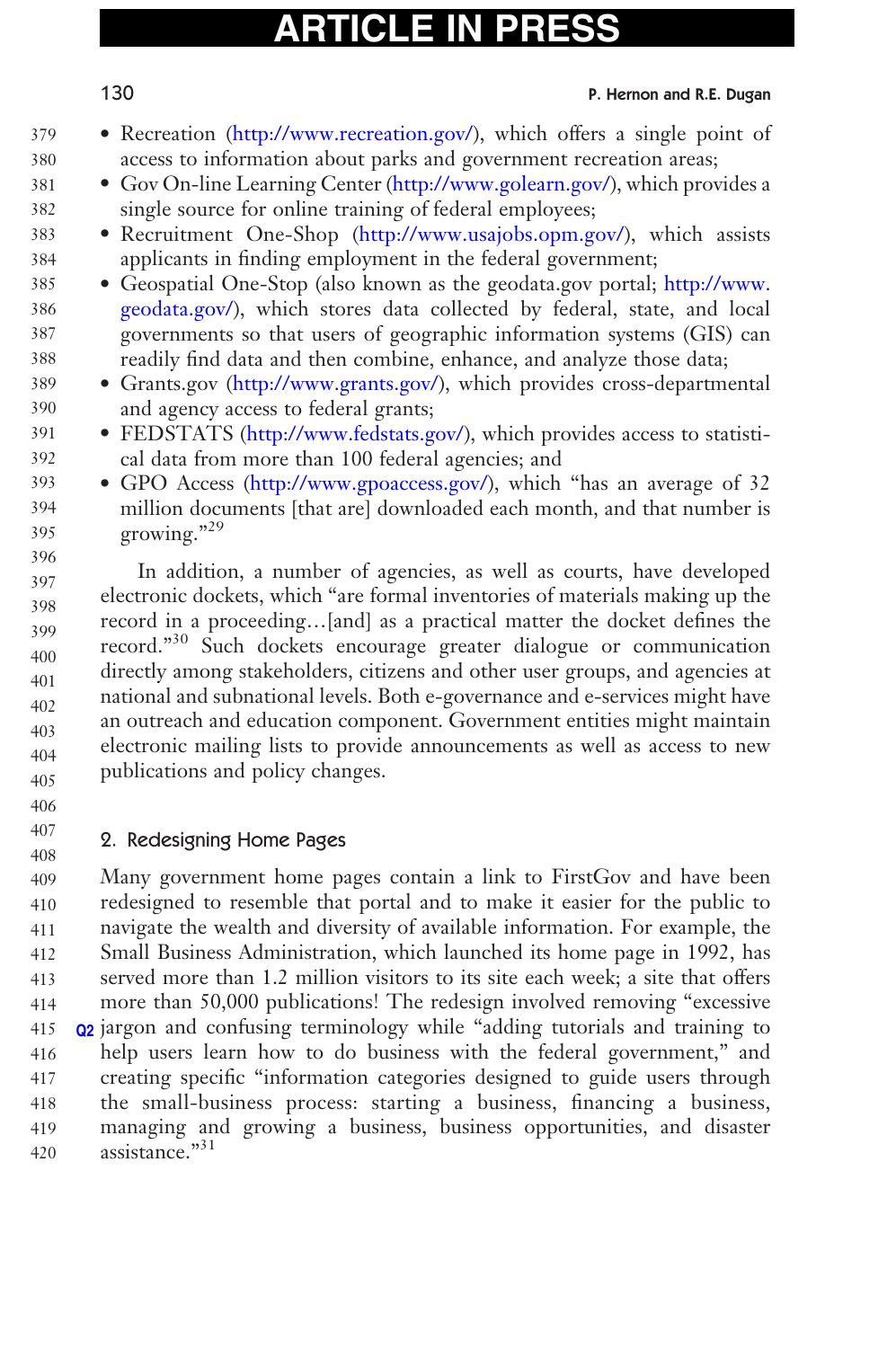#### The US Government and E-Government: Two Steps Forward, One Step Backwards? 131

In an attempt to simplify access to its Web resources, the National Aeronautics and Space Administration (NASA), which "has more than 3000 Web sites hosting 4 million pages of information," has begun consolidating content from a number of those sites into its main site, [http://www.nasa.](http://www.nasa.gov/home/index.html) [gov/home/index.html.](http://www.nasa.gov/home/index.html)<sup>32</sup> Consequently, users will not have to navigate so many sites or know which specialized sites contain the information they want. 421 422 423 424 425 426 427

As a result of such efforts, some government Web sites "score high on user satisfaction survey[s]." The National Women's Health Information Center of the Department of Health and Human Services [\(http://www.](http://www.4women.gov/) [4women.gov/](http://www.4women.gov/)) scored the highest among government sites on one satisfaction survey. In fact, that site "scored higher than several prominent private sites and on a par with Amazon.com."<sup>33</sup> 428 429 430 431 432 433

### D. Blurring the Role Between the Public and Private Sectors: Government Expands Web Dissemination

E-government is forging partnerships and alliances with the private sector and government agencies (even those at subnational levels of government). As a result, more, better organized, and better displayed government information and services are readily available. Furthermore, a number of entities tailor access on their home pages to specialized audiences, such as teachers, businesses, publishers, and youth. 438 439 440 441 442 443 444

Although the information and records provided are mostly current, they might also be historical. For example, the predecessors to the Congressional Record are available digitally up to 1873 and the Congressional Record is available on government portals since the early 1990s. That gap from 1873 to the early 1990s is one for the private sector to close, if it so chooses. The State Department series, the Foreign Relations of the United States, provides declassified foreign policy records back to 1861; more recent volumes in this series are also available digitally through the department's home page [\(http://www.state.gov/\)](http://www.state.gov/). Agency Web sites might also contain specialized software to make some machine-readable information produced decades ago available to whoever wants it. For example, the US Geological Survey (USGS) offers GEODE [\(http://dss1.](http://dss1.er.usgs.gov/) [er.usgs.gov/](http://dss1.er.usgs.gov/)) and the Environmental Protection Agency's (EPA) Office of Science and Technology provides BASINS (Better Assessment Science Integrating Point and Nonpoint Sources, [http://www.epa.gov/epahome/](http://www.epa.gov/epahome/gis.htm) [gis.htm](http://www.epa.gov/epahome/gis.htm)). 445 446 447 448 449 450 451 452 453 454 455 456 457 458 459 460

Government entities are cognizant that their Web visitors use a variety of workstation platforms (Intel and Apple), browsers (Netscape and Microsoft 461 462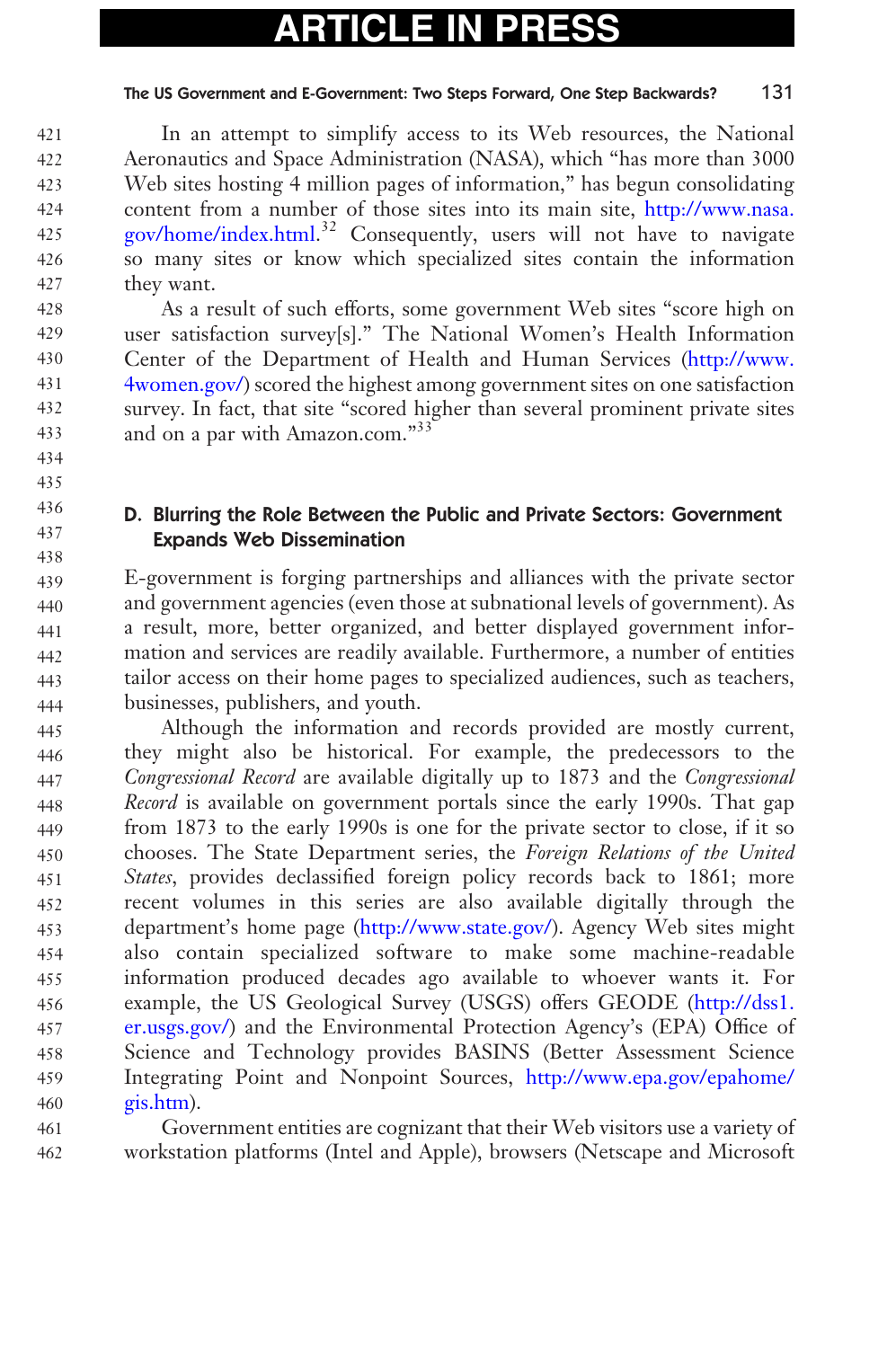#### 132 P. Hernon and R.E. Dugan

Internet Explorer), and Internet access speeds (telephone, cable, and digital subscriber line (DSL)), as well as modems and local area networks, and workstation-installed software productivity applications (e.g., Microsoft and Corel office suites). As a result, government Web sites strive to meet individual user needs by providing users with alternatives and choices for viewing information and downloading files based on the speed of their Internet connection and installed viewer. An example is the "Space Research" page of NASA's Office of Biological and Physical Research ([http://](http://spaceresearch.nasa.gov/fun_learning/robot.html) [spaceresearch.nasa.gov/fun\\_learning/robot.html\)](http://spaceresearch.nasa.gov/fun_learning/robot.html), which provides visitors with the option of downloading video clips via dial-up or broadband. Dialup video clip files are usually smaller and have less resolution than the larger, higher resolution broadband files. 463 464 465 466 467 468 469 470 471 472 473 474

Portals cannot provide access to all information, records, and services that the government offers or plans to offer. Furthermore, there is great variation among government entities about which information resources and services they provide. E-government users must often explore different sites in the pursuit of relevant information, records, and services. As they navigate government on the Web, they will find examples such as the following: 475 476 477 478 479 480 481

- † A fully-functional advanced search with options (search by article or book title, the search term in an abstract, keywords, authors, etc.) (Department of Transportation, Bureau of Transportation Statistics, TRIS Online, <http://tris.bts.gov/sundev/search.cfm>). 482 483 484 485 486
- An opportunity for users to establish a customized version of Export.gov the US Government Export Portal—so that they may receive information concerning exports, international markets, and international trade (need to set up a password, Export Gov Community Registration, [http://](http://ita-webhost1.ita.doc.gov/soap2/register.jsp) [ita-webhost1.ita.doc.gov/soap2/register.jsp](http://ita-webhost1.ita.doc.gov/soap2/register.jsp)). 487 488 489 490 491
- † An online guide for installing GEODE that assists users through a difficult procedure (USGS, <http://dss1.er.usgs.gov/help>). 492 493
	- † An excellent explanation of what a.pdf file is (Library of Congress, [http://](http://thomas.loc.gov/tfaq15/pdfhelp.html) [thomas.loc.gov/tfaq15/pdfhelp.html\)](http://thomas.loc.gov/tfaq15/pdfhelp.html).
- † Access to "a searchable library of transportation specifications from across the country. It includes emerging specifications in the areas of quality assurance, performance-related, warranty specifications, and other innovative specifications. The site features a discussion forum to enhance communication and feedback among the community of users" (Federal Highway Administration, [http://fhwapap04.fhwa.dot.gov/index.jsp\)](http://fhwapap04.fhwa.dot.gov/index.jsp). 496 497 498 499 500 501
- † Access to PURLs (persistent uniform resource locator) for free and convenient access to full-text and bibliographic records of Department of Energy research and development reports in physics, chemistry, 502 503 504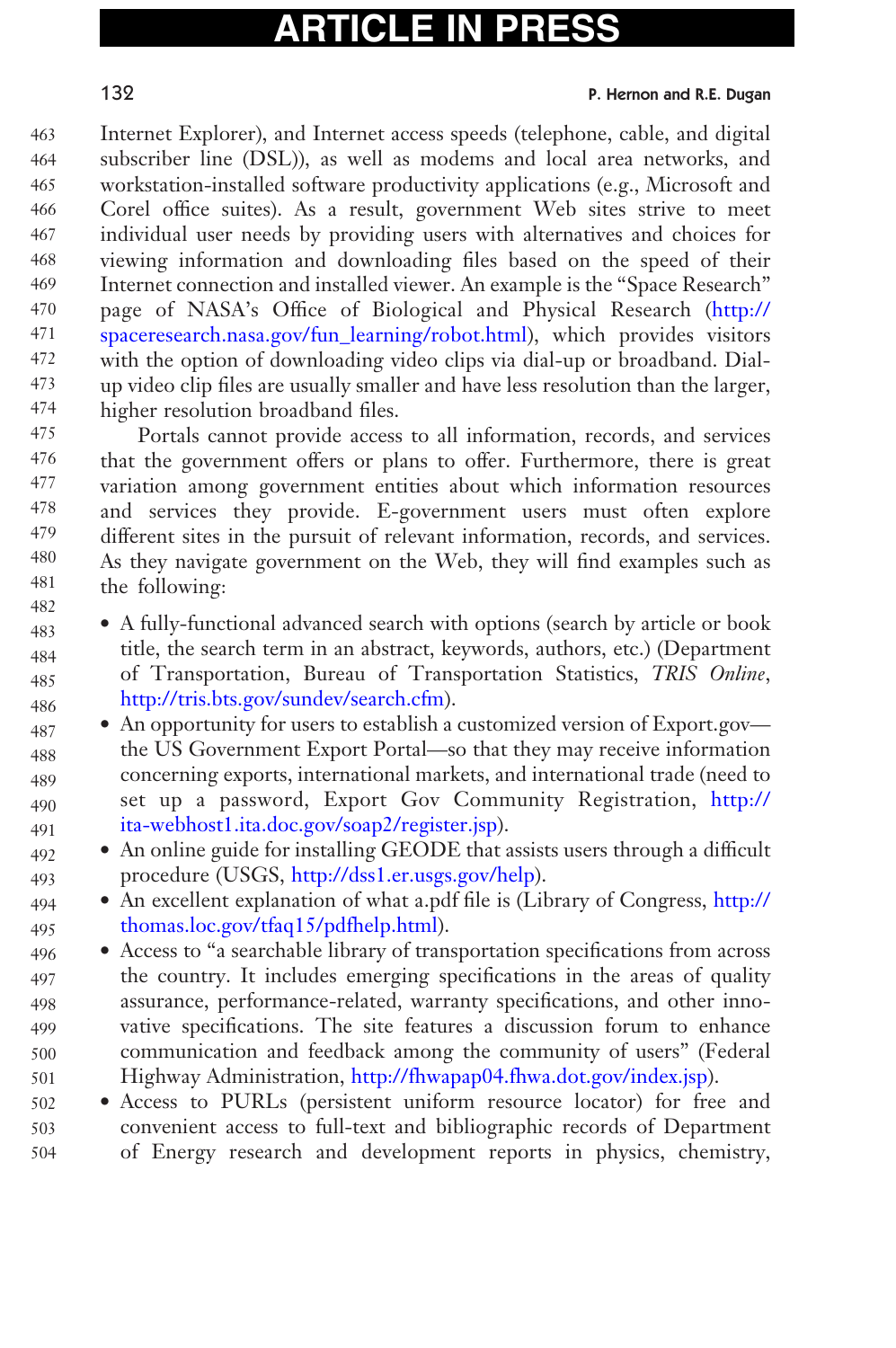### The US Government and E-Government: Two Steps Forward, One Step Backwards? 133

materials, biology, environmental sciences, energy technologies, engineering, computer and information science, renewal energy, and other subjects (Office of Scientific and Technical Information, [http://www.osti.gov/](http://www.osti.gov/bridge/) [bridge/](http://www.osti.gov/bridge/)). 505 506 507 508

A noteworthy development occurred in October, 2003, when the National Institutes of Health accepted 14 grant applications electronically. By October 2004, it expects to handle its R-01 grants in a similar manner. 509 510 511

Other examples of what government entities are doing on their home pages include *webcasting*, or audio and video sent through the Web. A popular type of webcast is *streaming*. When an audio and/or video file is *streamed*, it means that the user can hear or see the file without having to wait for the entire file to download. Congressional committees often engage in webcasting as does HUD when it provides live coverage of training and public events through its home page. 512 513 514 515 516 517 518 519

Government Web sites also provide users with more interactive functionality, enabling them to create, modify, or customize available government information to meet their specific and individual needs. For example, the National Atlas Online (USGS, [http://www-atlas.usgs.gov/](http://www-atlas.usgs.gov/atlasvue.html) [atlasvue.html\)](http://www-atlas.usgs.gov/atlasvue.html), which uses Shockwave, requires that frames be enabled so that users can customize maps interactively within a user's Web browser. Dumptown Game (EPA, [http://www.epa.gov/recyclerity/gameintro.htm\)](http://www.epa.gov/recyclerity/gameintro.htm), which employs Macromedia's Shockwave, enables users to watch the image move and change as they interact with the program as the hypothetical city manager of Recycle City. The EPA also has *EnviroMapper* [\(http://maps.epa.](http://maps.epa.gov/enviromapper/) [gov/enviromapper/](http://maps.epa.gov/enviromapper/)), which provides users with interactive GIS functionality using EPA spatial data for the conterminous United States. 520 521 522 523 524 525 526 527 528 529 530 531

II. Issues

This section highlights five issues: (1) restructuring and consolidating a major educational program; (2) Web privacy; (3) the extent of use, misinformation, and disinformation; (4) data quality; and (5) section 508 compliance. While these issues tend to represent progress, or steps forward, some readers might see certain aspects as impeding the furtherance of 536 537 538 539 540 541

- public participation in e-government and the availability of information (providing accountability, informing the public, and enabling people to lead better and more productive lives); and 542 543 544
- Q3 the creation of new services (serving the public better and in new and create ways). 545 546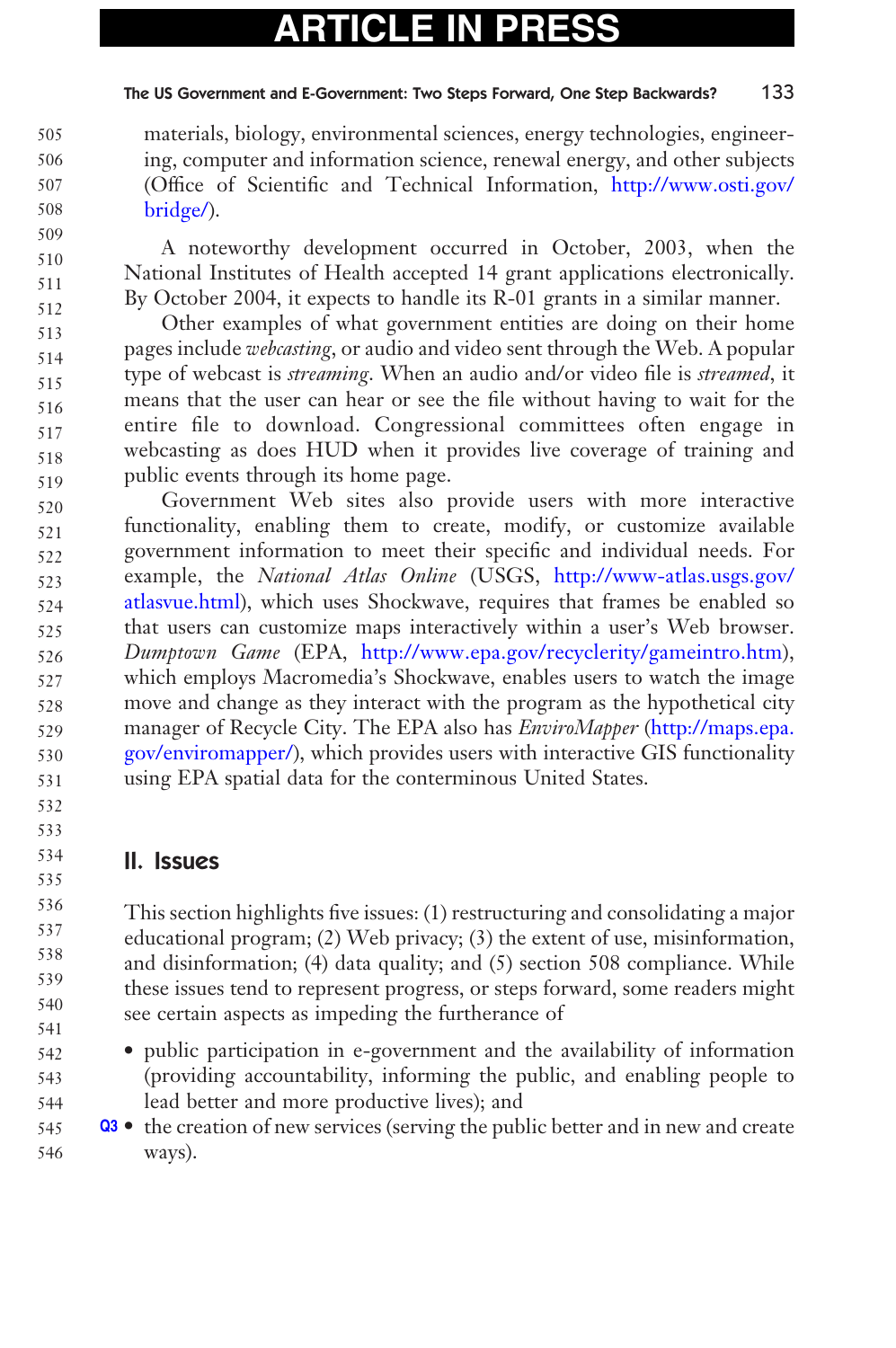#### A. ERIC Restructuring 547

Despite the innovations highlighted in the previous section, there is some concern that not all of the services that the government provides online actually advance e-government; in fact, they might represent steps backwards. A good example occurred in spring 2003 when the Department of Education announced a massive restructuring of the Educational Resources Information Center (ERIC) by eliminating the clearinghouse and many of its user services. The department also announced its intent to change the content of, and the number of journals covered by, ERIC's database. Since the announcement these clearinghouses have been consolidated under one contractor and that contractor manages the electronic publishing, dissemination, and archives collection. The contractor is also designing a Web site that will "make information accessible in a user-friendly, timely, and efficient manner."<sup>34</sup> "Many researchers conceded that the current system has redundancies and can be difficult to navigate electronically. But some worry that the proposed streamlining would involve elimination of valuable services, materials, and expertise." Furthermore, some of the material deleted from coverage in ERIC may not be readily accessible elsewhere, thereby "curtailing access to information."<sup>35</sup> As is evident, educators and others will monitor the new ERIC to determine if it represents a step forward or backwards. 548 549 550 551 552 553 554 555 556 557 558 559 560 561 562 563 564 565 566 567

#### B. Privacy 569 570

568

Government entities might gather and store data on individuals who use their home pages; however, any data collected should not impinge on the public's right to privacy as recognized in the Bill of Rights and existing statutes and regulations. Any analysis that government entities do with the data they collect should be at the aggregate, not individual, level. Furthermore, any data that these entities collect should not monitor individuals' repeated use of a Web site or Web page. When those entities use cookies—small computer files placed in a Web site visitor's hard disk that track that person's travels on the Web to determine who visited the site recently and how that person got there—those files should not gather invasive information about people and their online use, nor should they track search behavior without user consent. 571 572 573 574 575 576 577 578 579 580 581

OMB lets government entities use session cookies that expire once the user closes the Web browser at the end of an online session, but prohibits them from employing persistent cookies that only expire after a specific time. Thus, it is important for government entities to explain their policy about any use of cookies and the type used on the opening screen of their home page. Many do not do this, however. Thus, does the use of cookies represents a step forward or backwards? 582 583 584 585 586 587 588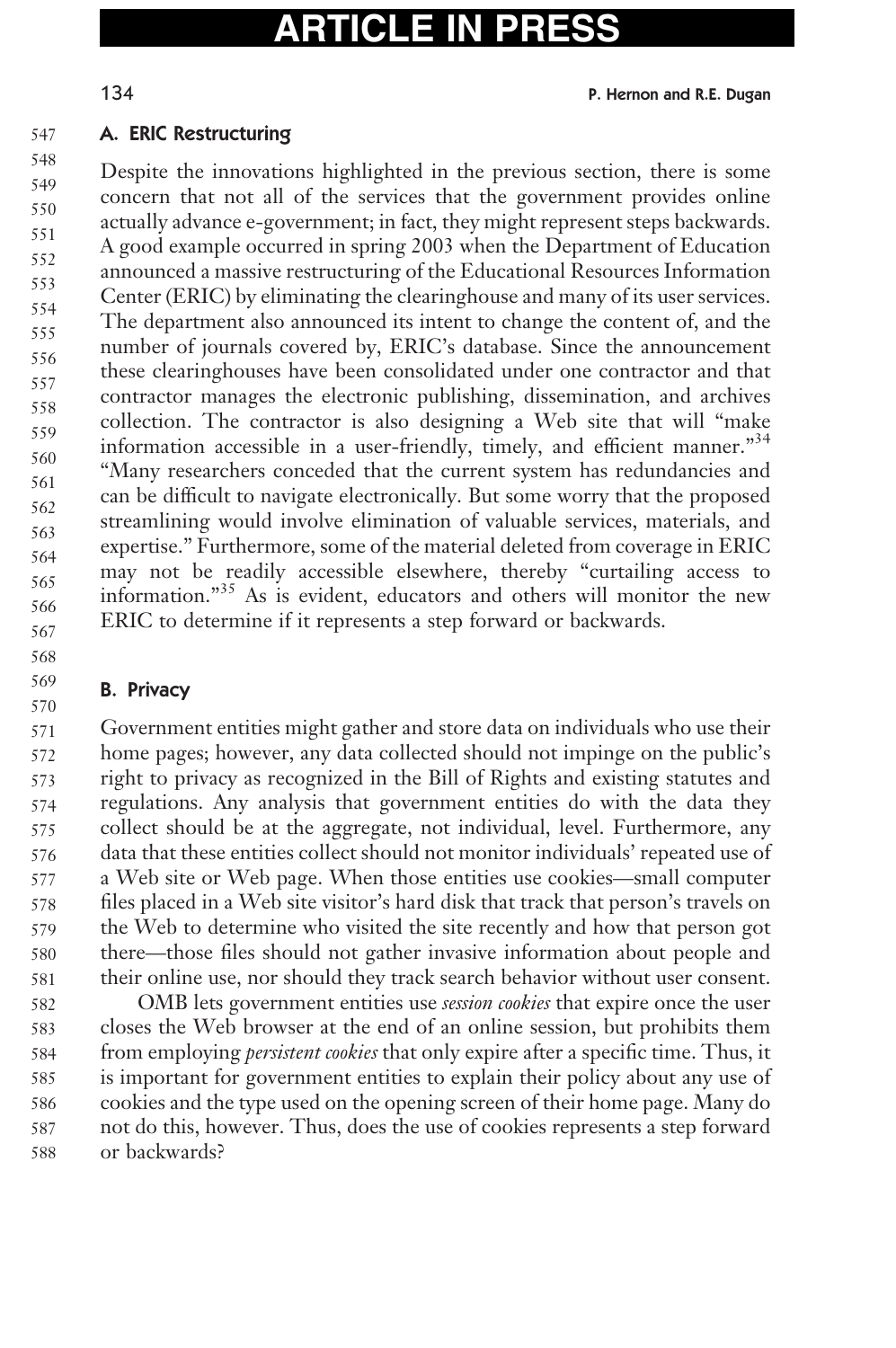### The US Government and E-Government: Two Steps Forward, One Step Backwards? 135

In Memorandum M-00-13 issued on June 22, 2000, OMB reminded each agency of its requirement "to establish clear privacy polices for its web activities and to comply with those policies."<sup>36</sup> Furthermore, 589 590 591

Particular privacy concerns may be raised when uses of web technology can track the activities of users over time and across different web sites. These concerns are especially great where individuals who have come to government web sites do not have clear and conspicuous notice of any such tracking activities. "Cookies"—small bits of software that are placed on a web user's hard drive—are a principal example of current web technology that can be used in this way. The guidance issued on June 2, 1999, provided that agencies could only use "cookies" or other automatic means of collecting information if they gave clear notice of those activities.

Because of the unique laws and traditions about government access to citizens' personal information, the presumption should be that "cookies" would not be used at Federal web sites. Under this new Federal policy, "cookies" should not be used at Federal web sites, or by contractors when operating web sites on behalf of agencies, unless, in addition to clear and conspicuous notice, the following conditions are met: a compelling need to gather the data on the site; appropriate and publicly disclosed privacy safeguards for handling of information derived from "cookies"; and personal approval by the head of the agency. In addition, it is federal policy that all Federal web sites and contractors when operating on behalf of agencies shall comply with the standards set forth in the Children's Online Privacy Protection Act of 1998 with respect to the collection of personal information online at web sites directed to children.<sup>37</sup> 600 601 602 603 604 605 606 607 608 609

Agencies have complied by making an effort to inform their visitors. For example, NASA's policy states that 610 611 612

> NASA uses advanced technologies as part of its core mission to discover and inform. Cookie technology may be implemented at some NASA Web sites. At no time is private information you have given us, whether stored in cookies (persistent) or elsewhere, shared with third parties that have no right to that information. If you do not wish to have persistent cookies stored on your machine, you can turn them off in your browser. However, this may impact the functioning of some NASA sites.

We may collect and store information for statistical purposes. For example, we may count the number of visitors to the different pages of our Web site to help make them more useful to visitors. This information does not identify you personally. We automatically collect and store only the following information about your visit:

- 1. The Internet domain (for example, "xcompany.com" if you use a private Internet access account, or "yourschool.edu" if you connect from a university's domain) and IP address (an IP address is a number that is automatically assigned to your computer whenever you are surfing the Web) from which you access our Web site;
	- 2. The type of browser and operating system used to access our site;
	- 3. The date and time you access our site;
- 4. The pages you visit; and 628

5. If you visited this NASA Web site from a link on another Web site, the address of that Web site. 629 630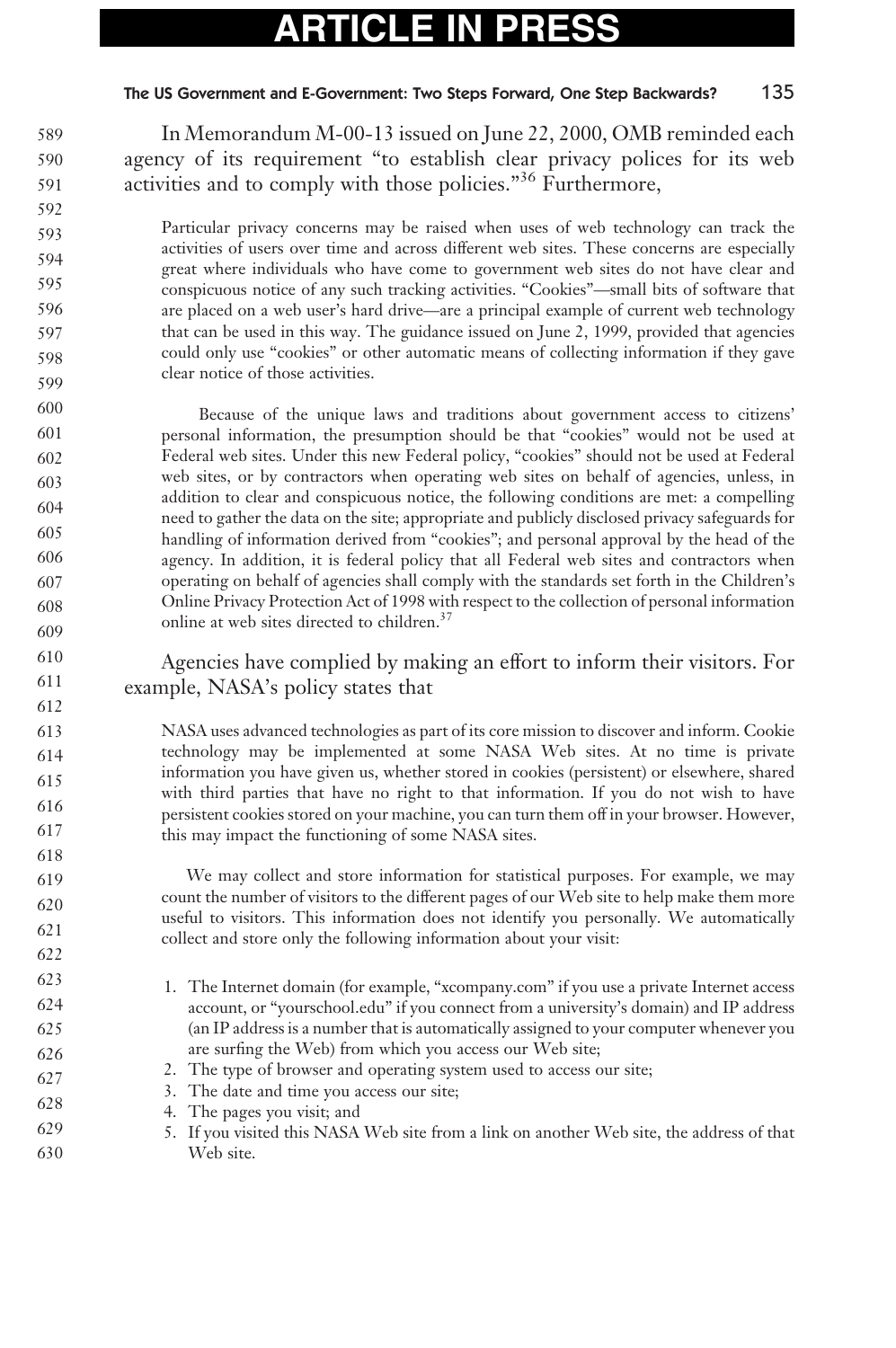#### 136 P. Hernon and R.E. Dugan

The information that you provide on a NASA Web site will be used only for its intended purpose, except as required by law or if pertinent to judicial or governmental investigations or proceedings.38

The US Mint's home page includes a link to its cookies policy by using an image of a chocolate chip cookie. However, in their posted privacy policies, the Web sites of most government entities (including NASA and the US Mint) clearly state that it is the responsibility of the visitor to either turn off the ability to accept cookies in their browsers, or, as in the case of the US Mint, to "delete any US Mint.gov cookies from your hard drive" after leaving the site.<sup>39</sup> Nonetheless, they fail to offer information about how to turn off the application or how to delete cookies from one's hard drive. This issue comes important if government entities, contrary to OMB's policy, use persistent cookies. 634 635 636 637 638 639 640 641 642 643

644 645 646

631 632 633

### C. Extent of Use, Misinformation, and Disinformation

In its report, The Rise of the E-Citizen: How People Use Government Agencies' Web Sites, the Pew Internet & American Life Project estimated, for instance, that 647 648 649 650

- † "68 million American adults have used government agency Web sites… They exploit their new access to government in wide-ranging ways, finding information to further their civic, professional, and personal lives. Some also use government Web sites to apply for benefits, engage public officials, and complete transactions such as filing taxes. 651 652 653 654 655
- † 42 million Americans have used government Web sites to research public policy issues. 656 657
- 23 million Americans have used the Internet to send comments to public officials about policy choices. 658 659
- † 14 million have used government Web sites to gather information to help them decide how to cast their votes. 660 661 662
	- † 13 million have participated in online lobbying campaigns.

• Most government Web site visitors are happy with what they find on the sites; 80% of them say they find what they are seeking on the Web sites. $140$ 663 664 665

Not surprisingly, when asked about any future terrorist attacks on the nation's homeland, those responding to different poll indicated that in such an eventuality they would rely on television and radio, not government Web sites, for up-to-date news coverage. They would also expect government to provide the media with reliable information for inclusion in its reporting.<sup>41</sup> 666 667 668 669 670

With so many people using US government on the Web, it would seem that they place trust in government and the resources provided. Furthermore, 671 672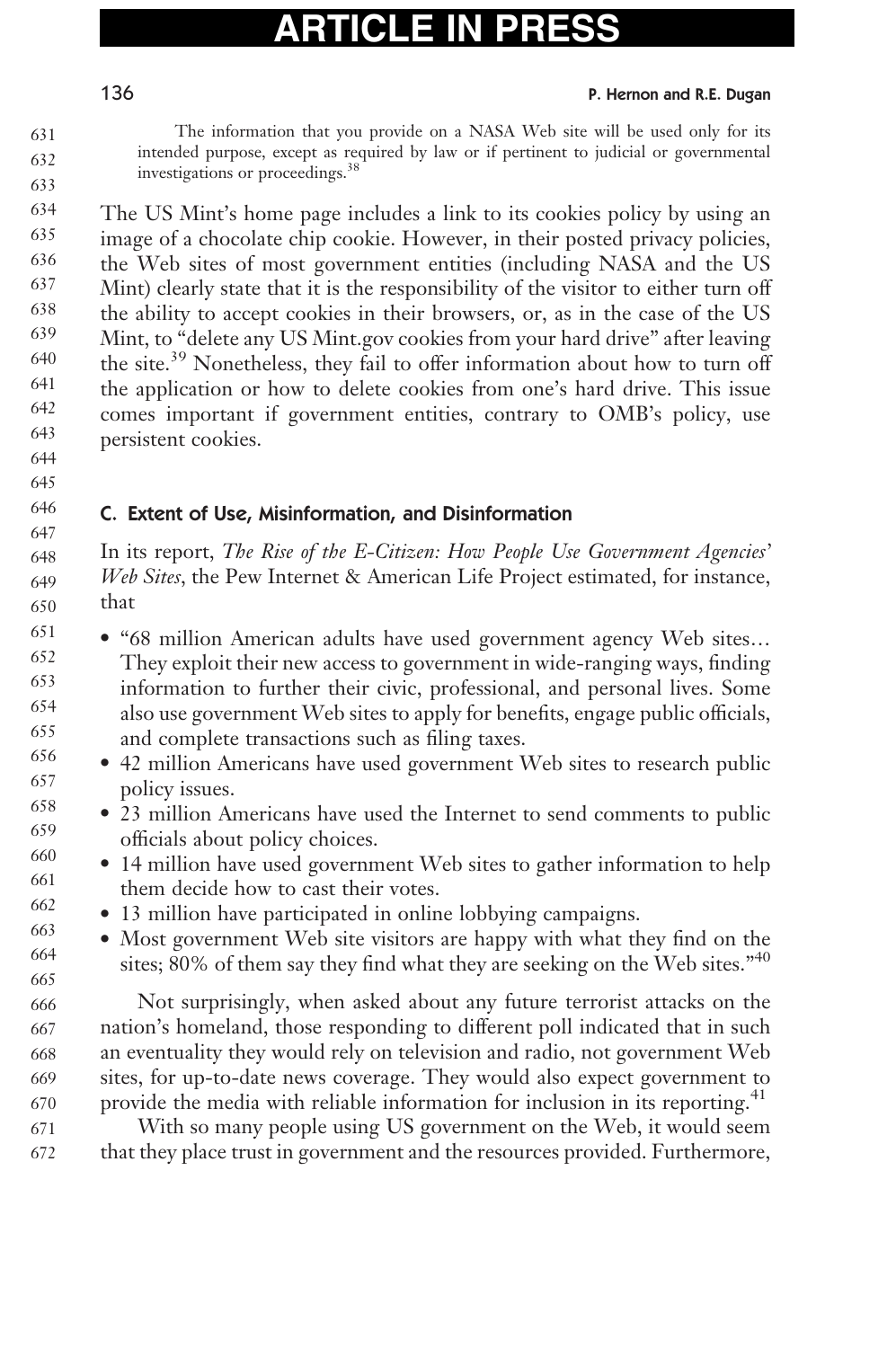#### The US Government and E-Government: Two Steps Forward, One Step Backwards? 137

with portals such as FirstGov providing access to resources across branch and level of government, there is an effort to create transparency of government. Finally, there is a belief that government Web users, more than other Internet  $\alpha$ 4 surfers, tend to be affluent and educated."<sup>42</sup> To change these demographics, the number of government home pages containing resources in languages other than English has increased over the past couple of years. As well, the three branches of government have more than 70 sites aimed at primary and secondary students, parents, and teachers.<sup>43</sup> Yet, some members of the public now question the reliability of information presented on some executive branch home pages and they charge that such information reflects the conservative ideology of the Bush administration.<sup>44</sup> If the administration is not careful, there could be an erosion of public trust in e-government. 673 674 675 676 677 678 679 680 681 682 683 684 685

Finally, misinformation applies to honest mistakes and information that computer hackers post on government home pages, whereas disinformation relates to the intent of government to deceive others, often governments hostile to the United States and terrorist groups. Much government and other information presented on the Web is unfiltered, and there may be a desire to deceive or confuse—to shape and sway public opinion in the United States and elsewhere. The Web is a means to convey information, data, and messages—truthful, deceptive, or somewhere in between—to an audience.

### D. Data Quality

The Treasury and General Government Appropriations Act (P.L. 106-554) directed OMB to issue guidelines that ensure and maximize "the quality, objectivity, utility, and integrity of information (including statistical information) disseminated by Federal agencies in fulfillment [of]…the Paperwork Reduction Act" (section 515). In 2001, OMB issued the guidelines, which were then revised in September 2003. In response to Q2 criticisms raised during the public comment period, OMB stated that "it does not envision administrative mechanisms (appeals about the quality of specific datasets) that would burden agencies with frivolous claims. Instead, the correction process should serve to address the genuine and valid needs of the agency and its constituents without disrupting agency processes.<sup>45</sup> Undoubtedly, nobody would object to increased efforts to ensure that the government only disseminates data of the high quality. However, charges of inferior quality should neither inhibit public access to government information nor interfere with existing rulemaking processes. Despite OMB's assurance, there is concern that the guidelines might be misused to delay, manipulate, and influence the outcome of agency reviews. 697 698 699 700 701 702 703 704 705 706 707 708 709 710 711 712 713 714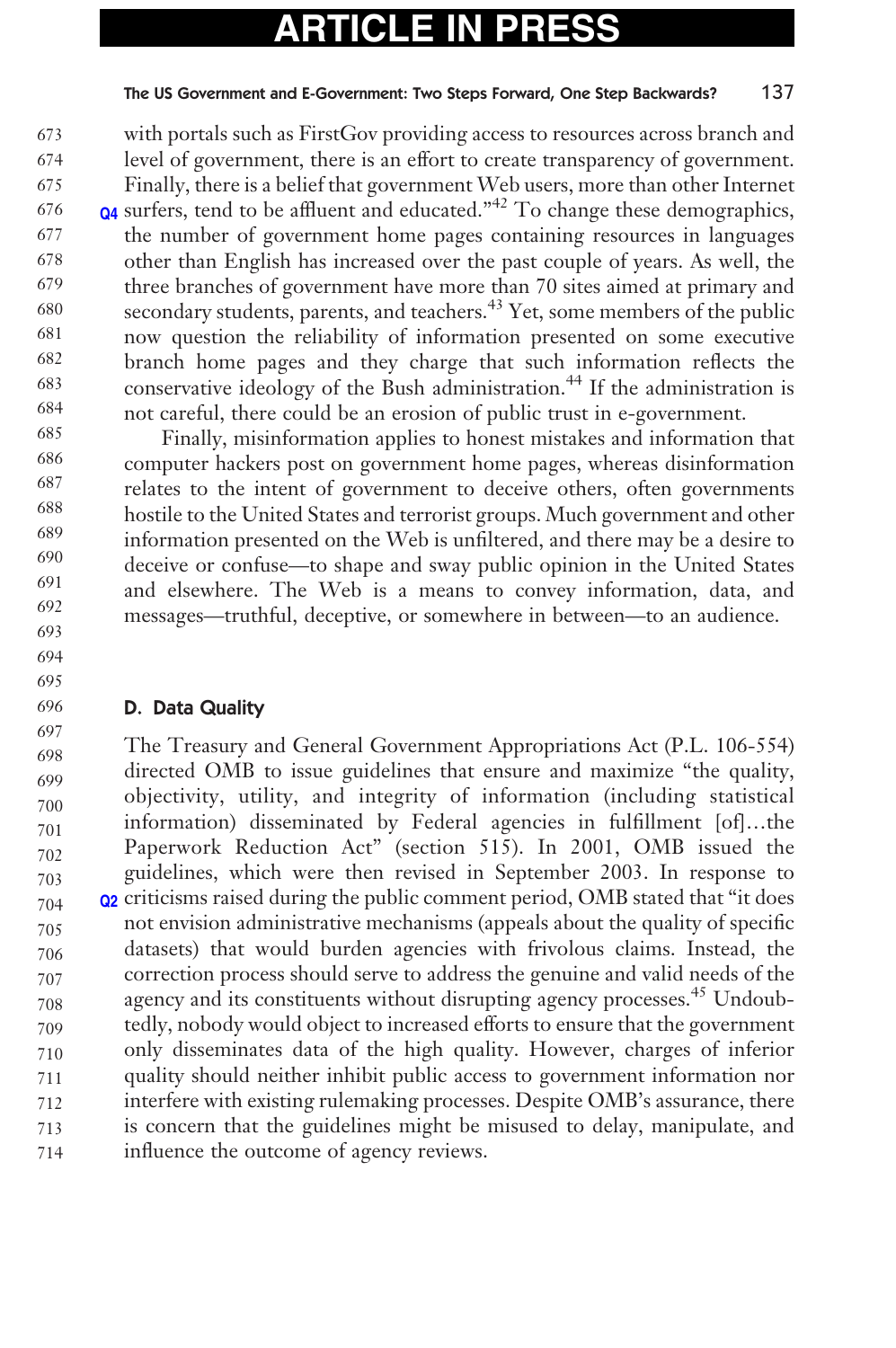#### 138 P. Hernon and R.E. Dugan

#### E. Section 508 Compliance 715

Amendments to the 1973 Rehabilitation Act, enacted in 1986, created Section 508, which became operational in June 2001, and "requires federal departments and agencies to ensure that their development, procurement and maintenance of electronic and information technology allows people with disabilities—both employees and the public—to have access to information and data comparable to those without disabilities."<sup>46</sup> At first, agencies did not understand their responsibilities under the new law. Many of them still "do not know how to comply with... [it]."<sup>47</sup> Yet, if people with disabilities cannot benefit from all six parts of e-government (as identified in [Fig. 1](#page-3-0)), the resulting barrier represents one step backwards. Unless any redesign of government Web sites complies with Section 508, those with disabilities will not have access to the diverse content of government on the Web, thereby increasing the digital divide. 716 717 718 719 720 721 722 723 724 725 726 727 728 729

### III. Definite Barriers to Information Access (One Step Backwards)

In preparing and updating the content of US Government on the Web (Libraries Unlimited, 1999; now in its third edition), we have identified a number of features on government Web sites that would further public access. However, there are significant inconsistencies among Web sites as to the presence of these features (e.g., site maps and search engines that permit advanced searching).<sup>48</sup> Barriers—be they physical, economic, or technological—impede e-governance and the flow of information and services to citizen, businesses, and national and subnational government. "These barriers may be actively imposed by government, or they may be allowed to continue simply through lack of action by government."<sup>49</sup> Furthermore, these barriers hinder progress and, in some instances, are counterproductive—they clearly represent steps backwards. 735 736 737 738 739 740 741 742 743 744 745 746

By using link-checking software, we have monitored the extent to which Web addresses listed in US Government on the Web are unstable (see [Table I](#page-18-0)). Dead links are URLs that no longer function, whereas, with redirected links, the URL has changed. However, the user is redirected from the old URL to the new one. Most redirected URLs are temporary, and later become dead links. Additionally, redirected URLs do not update browser bookmarks. 747 748 749 750 751 752

The numbers and percentages would be much more dramatic if we had included the number of changes made to URLs at the time of the page proof stage of production for each edition. Clearly, for whatever reason, government entities frequently revamp their Web sites and pages, and the 753 754 755 756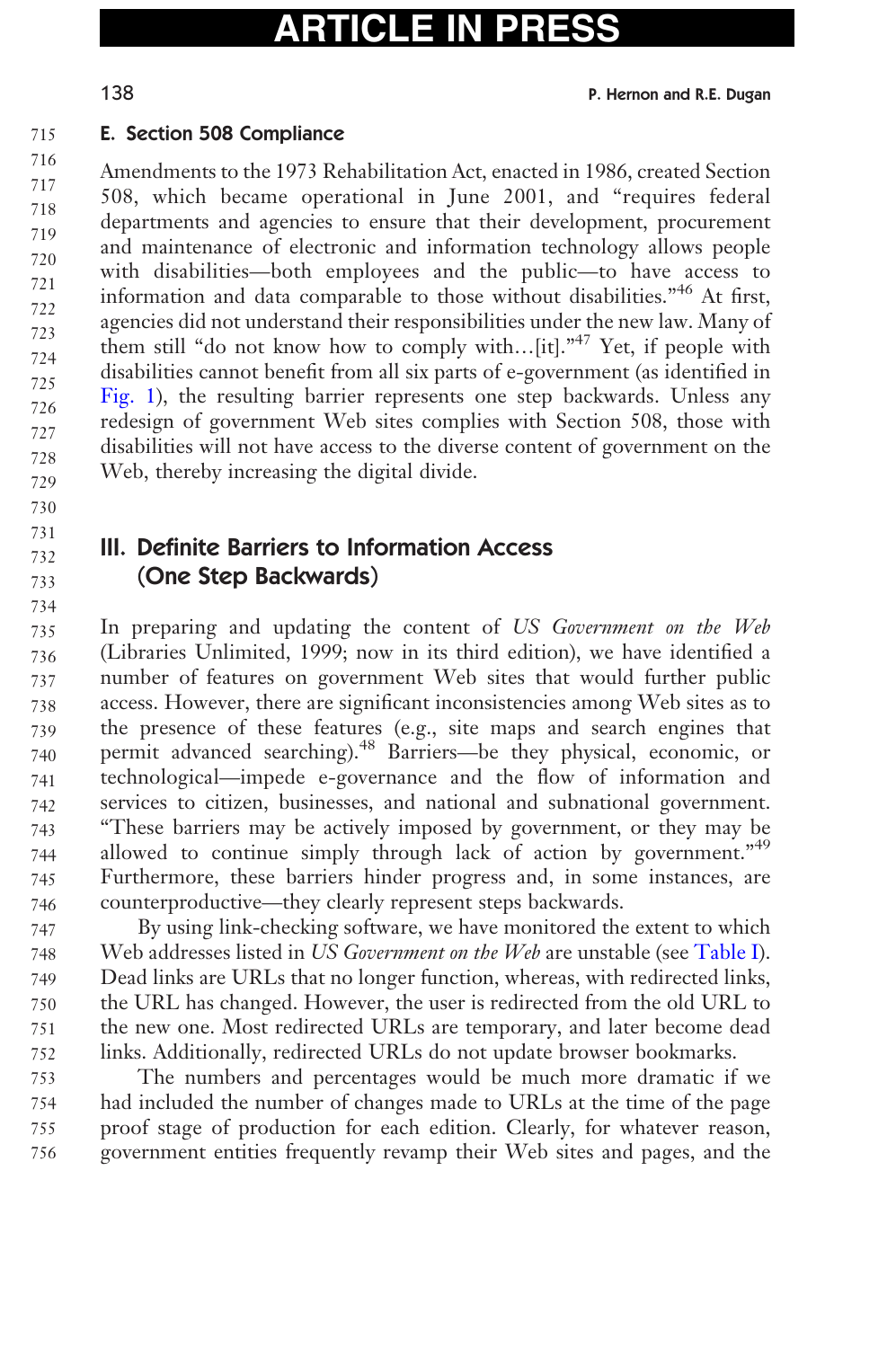## **TIGLE IN PRES**

#### The US Government and E-Government: Two Steps Forward, One Step Backwards? 139

|                               |      |     | Total links Dead links Redirected links Percentage |      |
|-------------------------------|------|-----|----------------------------------------------------|------|
| From 1st edition (1999)       | 920  | 253 | 279                                                | 57.8 |
| From 2nd edition (2001)       | 1272 | 99  | 234                                                | 26.2 |
| From 3rd edition $(2003)^{a}$ | 1668 | 16  | 80                                                 | 5.8  |

Dead and Redirected Links in *US Government on the Web* (Libraries Unlimited)

<sup>a</sup> These numbers are current as of December 3, 2004.

Table I

<span id="page-18-0"></span>757

765 766

presentation of their digital information resources. The problem is that, over time (better measured in years than months), URLs change as government entities expand their Web-based content. This results in a revision of URLs on the Web pages within the site, changing content as government entities revise their mission (e.g., those entities impacted by homeland security) and as Web sites evolve in applications deployed (e.g., improved graphics and changes in standards applied, such as XHTML replacing HTML). Thus, as the content of the second and third editions ages, the percentages will become more dramatic and perhaps equal those of the first edition. 767 768 769 770 771 772 773 774 775 776

Table I suggests that there might be a need for government (in particular OMB) to develop performance measures to determine an acceptable percentage of dead and non-functioning redirected links. In some sectors, an error rate of 1% is acceptable. The percentages listed in Table I far exceed this. OMB, as charged by the E-Government Act of 2002, should investigate this issue as it considers the impact of changed URLs, dead links, and nonfunctioning redirected links on long-term public access to the content of Web sites. It would seem that dead, and non-functioning redirected, links pose the greatest barrier to public access. 777 778 779 780 781 782 783 784 785

As federal government Web sites evolve to include more information or attention-attracting features such as Flash (Macromedia) graphics, the complexity of Web addresses (URLs) increases. For example, many federal Web pages now end in extensions such as ".asp" and ".jsp" rather than the older and more common ".htm" or ".html" extensions. "JSP" extensions refer to Java Server Pages technology, while "ASP" refers to Active Server Pages. These modules are intended to extend the capabilities of a Web server to provide dynamic Web scripting/programming that offers platform independence, enhanced performance, ease of administration, and, most importantly, ease of use. However, to take advantage of these applications, the deployed Web address should include the extension in order to inform transparently the user's browser of the need for specific plug-ins to execute the module. 786 787 788 789 790 791 792 793 794 795 796 797 798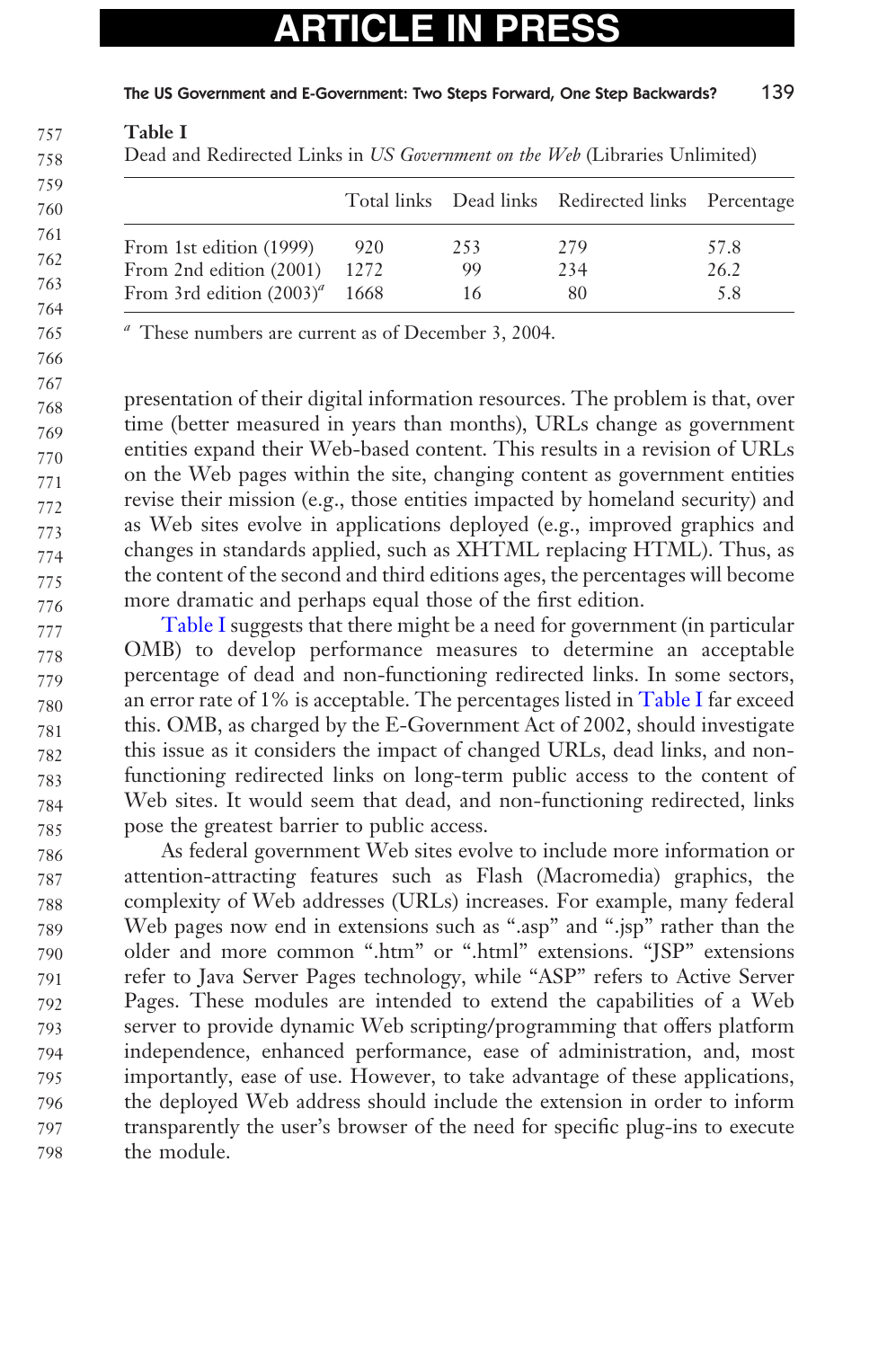Additionally, as federal Web sites increase in the number of pages available and services offered, the URLs are becoming physically longer and specific in an effort to provide easier navigation for the user to the specific information wanted. While the intent is sound, the resulting URLs are becoming increasingly long and undecipherable. Furthermore, the URLs are often revised as government Web managers continue to reorganize their sites to improve site navigation which is increasingly important as the Web sites expand both in the content and presentation, and to improve site management, including its reliability for user availability. 799 800 801 802 803 804 805 806 807 808

809 810

#### IV. A Modest Research Agenda 811

The research involved in the collection of data relevant to the analysis of information policies, and the improvement and the delivery of services and information, related to e-government has relied on multi-method data collection. These methods include the use of survey, in-person and focus group interviews, content analysis, transaction log analysis, usability studies, obtrusive evaluation, eye tracking studies, and so forth. Additional research might: 812 813 814 815 816 817 818 819

- Expand the tool chest of methods (e.g., use verbal protocols such as think aloud/think after protocol). 820 821
- Investigate how individuals with disabilities navigate, select, and use government Web sites and their content. 822 823
- † Apply a revised SERVQUAL instrument from marketing to determine citizen expectations of government services and information dissemination. SERVQUAL deals with the gap between citizen expectations and the actual delivery of services and information. 824 825 826 827
- † Conduct more detailed examinations of users of government home pages, their use patterns, preferences, and satisfaction. For example, who uses the home pages of sites aimed at the nation's (or global) youth? To what extent are resources in non-English languages used and by whom? 828 829 830 831
- † Determine the extent of errors (e.g., broken links) on government Web sites and compare the results to a study in the United Kingdom that found UK sites "have, on average, 600 errors each."<sup>50</sup> 832 833 834
- † Investigate the principle of three-click access proposed by the Bush administration. The Bureau of Economic Analysis claims, "everything [on its home page] is reachable with two clicks of the home page."51 This claim, as well as that for FirstGov that desired information or a service should be reachable within three clicks, should be tested. Such claims could be converted into performance or other measures that reflect a citizen perspective. 835 836 837 838 839 840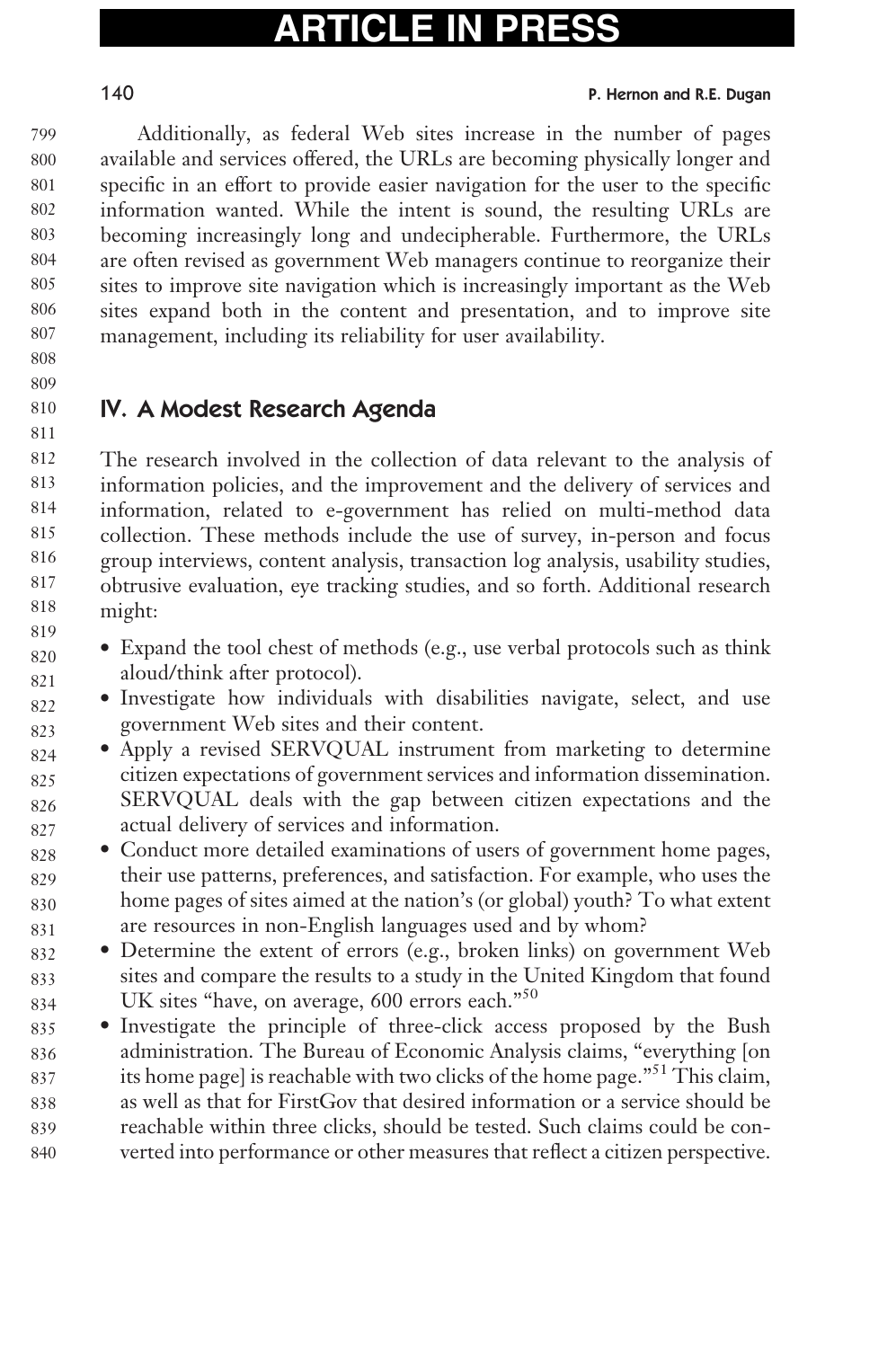### The US Government and E-Government: Two Steps Forward, One Step Backwards? 141

- Determine how many people currently use the GPO depository library program and for what purposes. How does the public use GPO Access to locate and retrieve information? When people seek access to government information remotely or off-site, do they use the depository home page? If yes, for what purposes? How satisfied are users with depository library services and electronic links? How do depository libraries help to advance e-government as depicted in [Fig. 1?](#page-3-0) 841 842 843 844 845 846 847
- 848

Government entities within all three branches of government place large quantities of statistical data on their Web sites as electronic tables in column format. Educators Gary Marchionini and Xiangming Mu examined how people use "highly compressed and highly structured" e-tables, and they designed and tested a Web-based browser to assist the public in using these tables. Figures  $2-7$  of their article plot eye movement for tasking a simple lookup, a comparison, and trend analysis.<sup>52</sup> Eye movement studies, as well as other types of data collection, could be applied more broadly to electronic tables and to have people navigate government portals. If they encounter page after page of screen listings presumably relevant to their search, how do they decide which items to select? Do they use only the first screen (e.g., of FirstGov), or do they know how to read all of the entries (even if 500–1000 items are listed) and how to separate perishable (e.g., press releases) from other kinds of information resources (e.g., reports)? Also, what prototype interface tools can be developed to simplify information identification, retrieval, and use? 849 850 851 852 853 854 855 856 857 858 859 860 861 862 863 864

Accenture, a global management consulting and technology services company, has conducted a number of studies on e-government in the United States and elsewhere. Those studies provide comparative evidence of the emergence of e-government globally and suggest that e-government initiatives develop in five distinct stages: online presence, basic capability, service availability, mature delivery, and service transformation.<sup>53</sup> With more government entities apparently engaged in service transformation, are they additional stages? If Accenture's characterization is correct, are there differences in the mature delivery and service transformation stages within the Web sites of a government entity, across entities, and across branches of government? If there are differences, what is their significance? 865 866 867 868 869 870 871 872 873 874 875 876

The Benton Foundation released a report, Achieving E-Government for All, which documents that

information on most government websites is skewed to the needs and abilities of highly educated English speakers. For low-literate populations, the Web remains an untapped resource. People with disabilities, such as those with visual impairments, continue to struggle with government websites that don't address their needs.<sup>54</sup>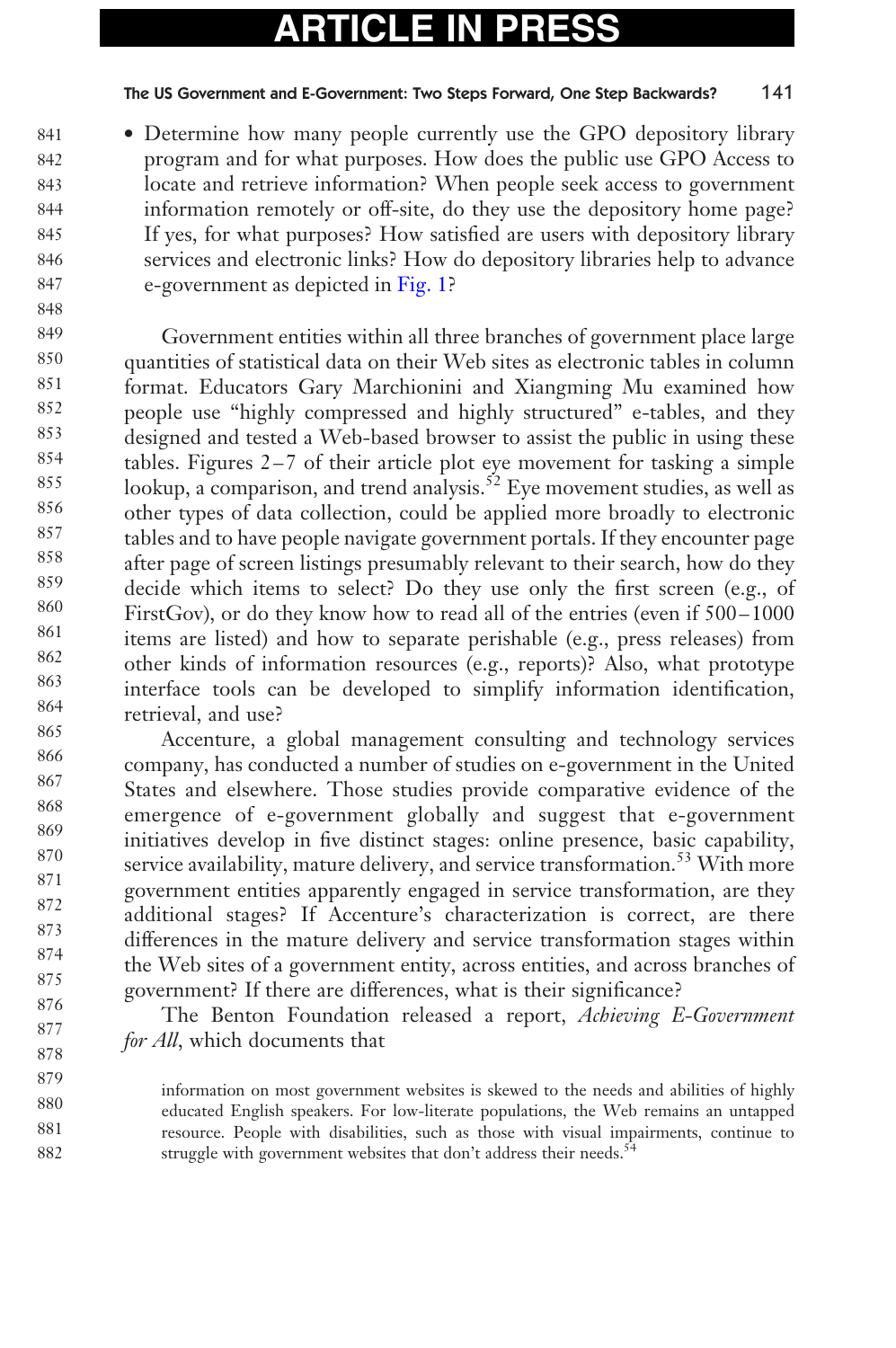Furthermore, "inaccessible, unreadable government websites affect real people—those who often can no longer find what they need in the offline world, as governments migrate critical information and services to cyberspace." The report also notes that "half of American are reading at the eightgrade level or lower," whereas many Web sites require an eleventh grade Q4 reading level." Regarding accessibility of Web sites, "47 percent of federal sites satisfied the W3C [World Wide Web Consortium] standard of accessibility [for priority level one]" and "22 percent…were in compliance [with Section 508 guidelines]."<sup>55</sup> 883 884 885 886 887 888 889 890 891

These statistics suggest that researchers might apply tools, such as the online Bobby service [\(http://bobby.watchfire.com\)](http://bobby.watchfire.com) to test different Web sites within executive and legislative branches. For example, the White House home page [\(http://www.whitehouse.gov/\)](http://www.whitehouse.gov/) "does not yet meet the requirements for Bobby AAA Approved status." When home pages identify target audiences (e.g., the general public and kids), and when pages provide information in languages other than English, what is their rating and how readable are they? How can the information compiled be used to improve the rating of these sites? 892 893 894 895 896 897 898 899 900

- 901
- 902 903

904

### V. Implications of E-Government to Libraries

The increasing emphasis of the federal government on e-government initiatives and efforts results in a shift from being a limited distributor of information products and services to being a 24/7/365 direct information provider. In the past, the government has used (but not exclusively) the GPO for printing services and depository library programs (e.g., those of the GPO, Patent and Trademark Office, and the Bureau of the Census) to provide the public with physical access to its information products. However, e-government programs have decentralized the accessibility of government information from fewer than 1500 GPO depository libraries and one physical government bookstore to the millions of consumers with access to a computer and the World Wide Web. E-government enables government entities to be citizen-centered when it comes to information distribution and dissemination. In fact, FirstGov was designed as a portal to e-government enabling users to interact with a government information provider directly through its Web site. 905 906 907 908 909 910 911 912 913 914 915 916 917 918 919

Such ubiquitous decentralization is not without its problems. Since almost any federal entity can literally publish almost anything it compiles, there may be a reduction in quality control concerning content and 920 921 922 923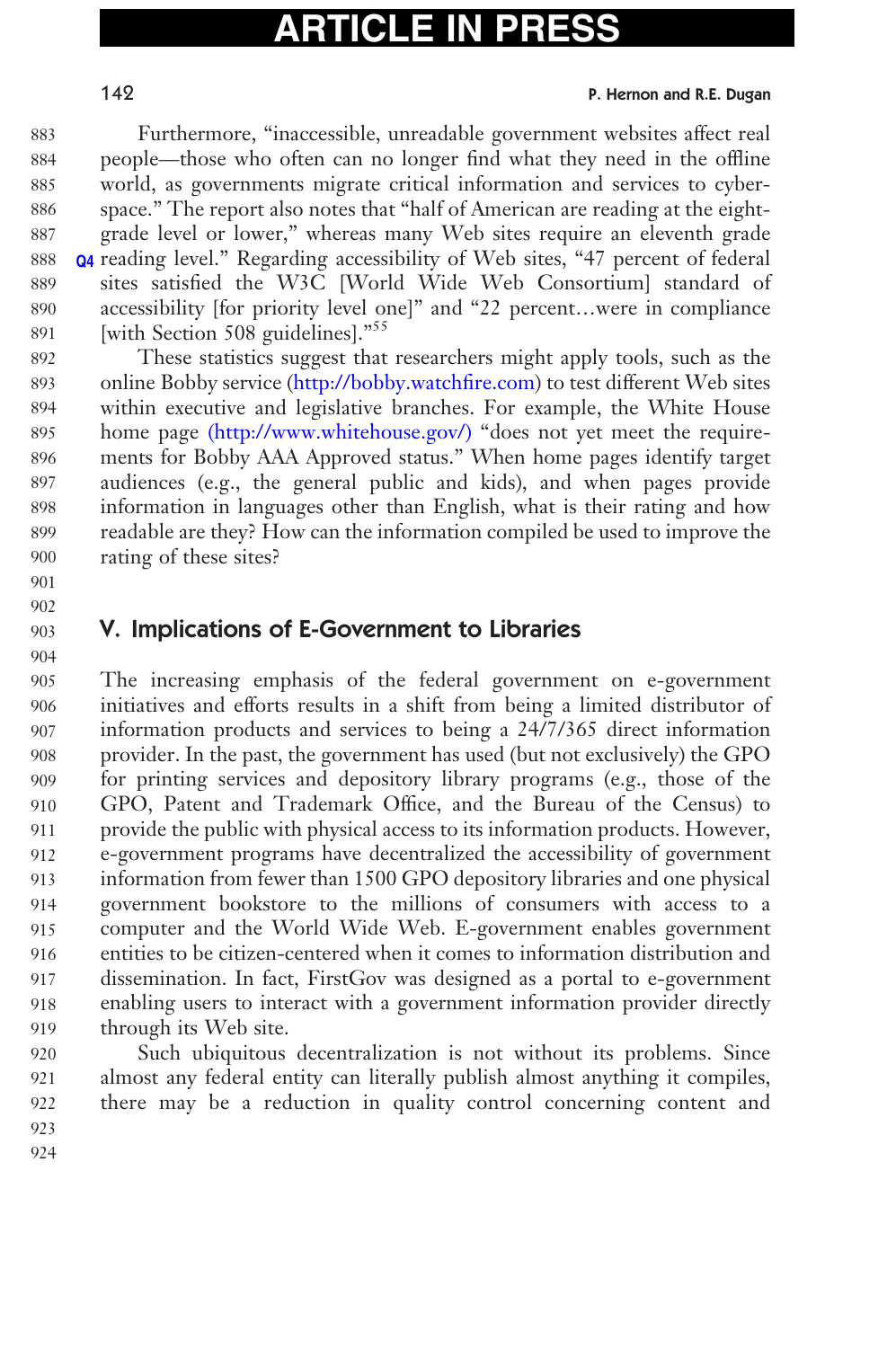### The US Government and E-Government: Two Steps Forward, One Step Backwards? 143

presentation. Permanent accessibility to available information is questioned who is responsible for preserving the content if it is in electronic format and not distributed to an appropriate source, such as a library, for physical accessibility and archiving? Web pages and their content disappear without warning, and Web-based addresses for documents and services are often revised without proper re-direction. Web sites reflect the institutional and organizational culture of their maintainers—navigation may become unnecessarily complicated as the site's content and services expand while the products and services are inadequately indexed so as to be easily lost while using internal site search engines. As a result, users are left with an increasing maze of navigation and content that renders their information seeking frustrating and futile. 925 926 927 928 929 930 931 932 933 934 935

Web content does not necessarily adhere to the traditional model of the life cycle of government information.<sup>56</sup> New information may never be posted to an agency's Web site; a document may be deemed to be "internal" and not for public consumption, unavailable because of national security, or not fitting with the politically driven image of the information producer/ provider. Flawed information may be quickly removed and not replaced. Information may only be available for a short time on the Web, and its print counterpart never produced. Information previously difficult to destroy because of its distribution to a multiplicity of physical facilities may be irretrievably lost with a few keystrokes. 936 937 938 939 940 941 942 943 944 945

Outsourcing of federal information becomes easier. Third parties seek to protect their investments in adding value to federally produced information. For example, in November 2002, the Department of Energy's Office of Scientific and Technical Information discontinued PubScience, an indexing and abstracting service, because private-sector companies such as Scirus ([http://www.scirus.com/\)](http://www.scirus.com/) and Infotrieve [\(http://www4.infotrieve.com/index.](http://www4.infotrieve.com/index.asp) [asp](http://www4.infotrieve.com/index.asp)) offered comparable, and competitive, services. 946 947 948 949 950 951 952 953

Libraries have always added value to federal information by acquiring, cataloging, shelving, and otherwise preparing and maintaining federal information for user accessibility. Value-added library services are necessarily shifting from locator, shelver, and preserver to "access facilitator" as federal information continually migrates from ink on paper to electronic formats. Permanent preservation of information is certainly a long-term availability issue that is important to future research needs, the individual user, businesses, and government itself. However, the management surrounding the federal government's shift from a traditional information cycle to the electronic cycle is a larger cultural, research and accessibility issue than libraries alone can address. 954 955 956 957 958 959 960 961 962 963 964

- 965
- 966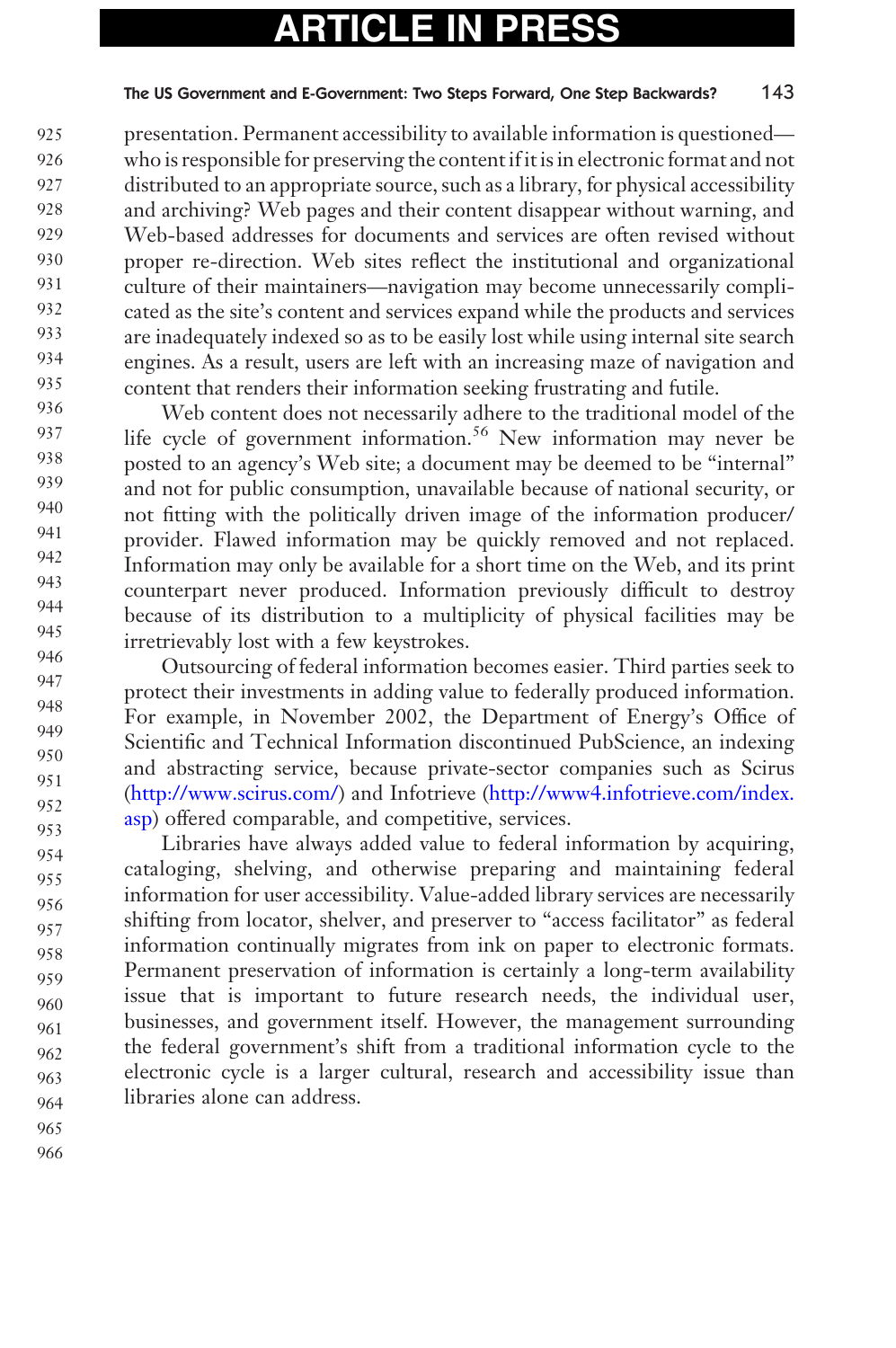144 P. Hernon and R.E. Dugan

#### VI. Conclusion 967

#### A. Information Policy 969 970

Given the complexity and the sheer size of the federal government, one purpose of e-government is to be citizen-centered through the creation of greater transparency or structures that allow the public, government, and businesses to track issues, services, and information throughout the entire organization and across organizations. As Robert D. Carlitz, Executive Director of Information Renaissance [\(http://www.info-ren.org/\)](http://www.info-ren.org/), and Rosemary W. Gunn, National Project Manager of Information Renaissance, explain, transparency is "more than an E-government buzzword or a "good government" goal"; for instance, 971 972 973 974 975 976 977 978 979

Regulated entities find it easier to do business when the process of regulation is more predictable. Agencies themselves have a need to organize and access information across internal agency boundaries. When information is not readily available, an agency is apt to be less efficient in assessing and reacting to its environment, including its ability to defend or enforce existing regulations, or to incorporate stakeholder viewpoints in new rules.<sup>57</sup> 980 983 984

However, despite the improvements in government Web sites and the intention to make government departments and agencies more accountable for their results (see [Fig. 1](#page-3-0)), e-government is not entirely a continuous or unabated progression toward the goal of improved information access, services, democracy and governance, and e-commerce. The numerous changes in, and the length and complex of, URLs, complicate the location and retrieval of needed information. There may be dead links and typographical errors on Web sites. Other steps backwards include the fact that efforts to simplify access to the information and records on a home page may be counterproductive. Given the Bush strategy and its application by some agencies, we might ask, "How much material can or should be retrieved within three clicks of the mouse?" 985 986 987 988 989 990 991 992 993 994 995 996 997

The E-Government Act of 2002 established an Office of Electronic Government (OEG) within OMB and charged it to work with the Office of Information and Regulatory Affairs and other offices within OMB. OEG has a role in ensuring "access to, dissemination of, and preservation of Government information" (Section 3602(e)(5)) and in providing "overall leadership and direction to the executive branch on electronic Government" (Section  $3602(f)(3)$ ). Any steps backward should be labeled as one of the "disparities in access to the Internet" (Section 215) and corrected. 998 999 1000 1001 1002 1003 1004 1005

Finally, the war on terrorism influences the extent to which all aspects of [Fig. 1](#page-3-0) can be achieved. Assuming the availability of sufficient funds, the full vision of e-government cannot be achieved as long as there is no attempt to 1006 1007 1008

968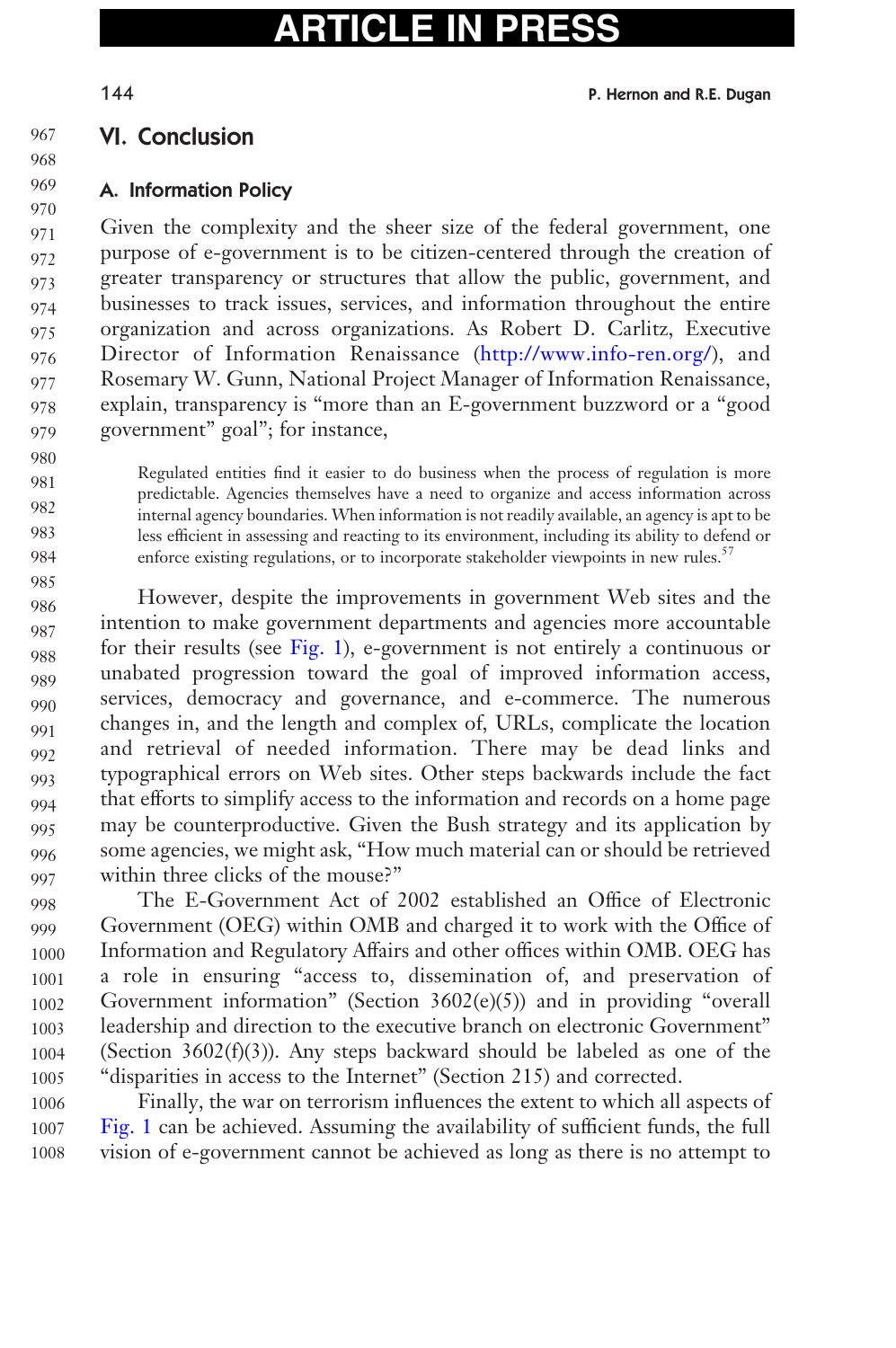### The US Government and E-Government: Two Steps Forward, One Step Backwards? 145

balance (or to discuss what the proper degree of balance is between) open and closed access. To what extent does scientific, economic, and technological progress, as well as an informed citizenry, necessitate an even-handed balancing of the scale? Does the war on terrorism serve as an excuse to expand the amount of information and records outside public scrutiny? Clearly, policy makers, together with concerned public interest groups, should enter into a discussion of [Fig. 1](#page-3-0) and the proper balance between open and closed access to government information and records. 1009 1010 1011  $1012$ 1013 1014 1015 1016

1017 1018

#### 1019 1020

### B. Role of Library Community

Despite the efforts of the government since the 1900s to make e-government more transparent, access to government information and services, and the range of topics covered in [Fig. 1](#page-3-0), can be very difficult. People searching for government information resources need a good understanding of how the government works, the structure of government, terminology (e.g., the difference between a report and committee print, a record and information, a statute and a regulation, and the Statutes at Large and the United States Code), the role that different agencies play (e.g., the GAO as the investigative agency for Congress), and the realization that government Web sites might end with an extension other than.gov or.mil. 1021 1022 1023 1024 1025 1026 1027 1028 1029 1030 1031

Librarians, more than those serving in a depository collection, can play an important role in assisting the public in coping with such issues. However, those librarians must have a good understanding of how to navigate the Web given these issues. Yet, many librarians feel uncomfortable in dealing with government information; to them navigation of government information resembles having to cope with a "foreign language," one for which they have received inadequate training. Even students in graduate programs in library and information science tend to avoid a course on government information. 1032 1033 1034 1035 1036 1037 1038 1039

Given the efforts of the national government to advance e-government, librarians should confront their reluctance and biases, and assume a major role in providing their constituent groups with knowledge about how to gain access to government information and services, and to participate in e-governance. The challenges are manifold, but there are numerous advantages given the fact that so many people now use e-government for one purpose or another, and the government is expanding the list of constituents it is trying to serve online. Most importantly, helping the communities they serve to participate fully and effectively in e-government falls within the scope of the missions that most academic and public libraries, as well as their parent organizations, expound. 1040 1041 1042 1043 1044 1045 1046 1047 1048 1049 1050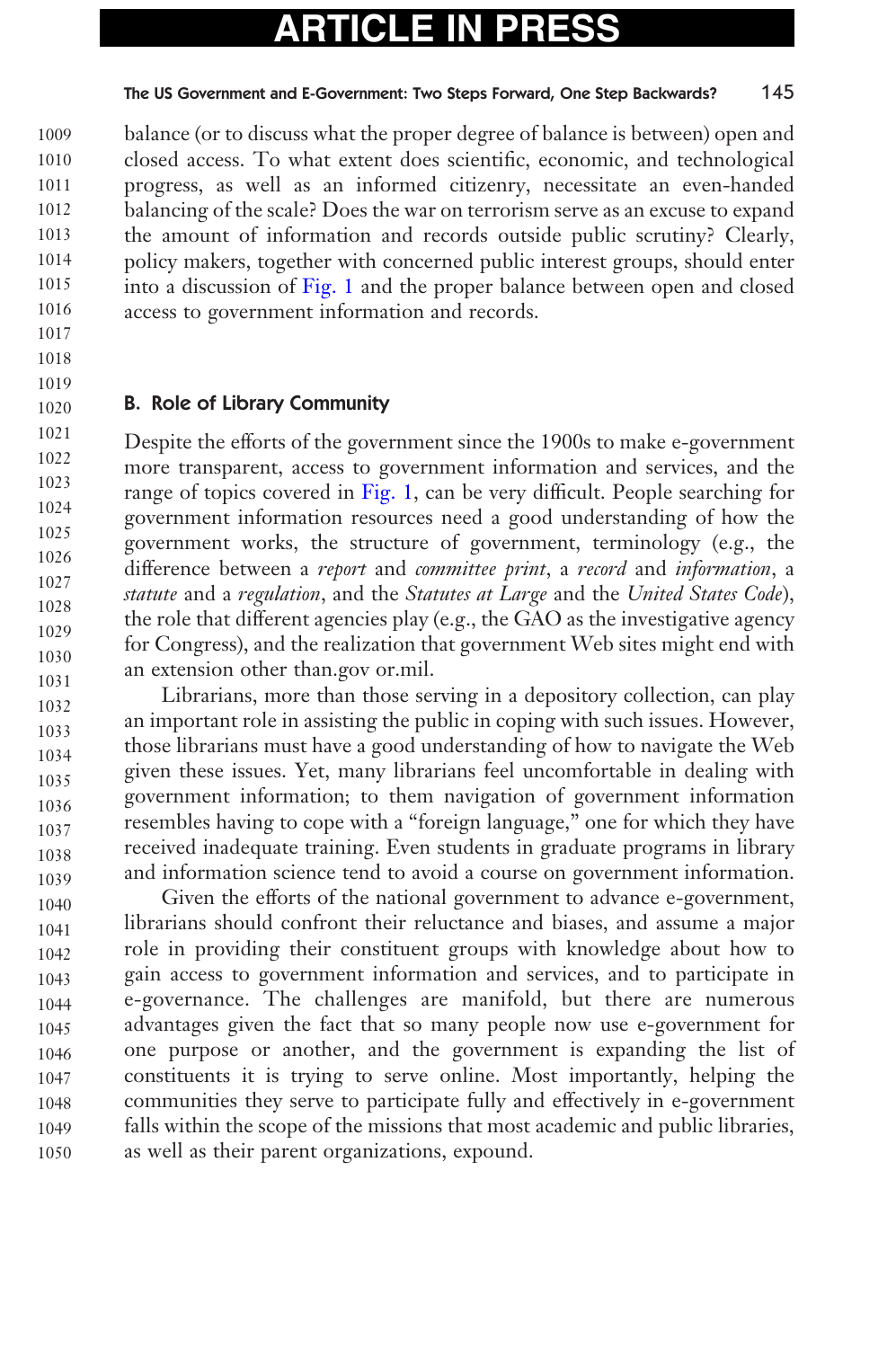#### <span id="page-25-0"></span>References 1051

- Brademus, J. (1971). Congress in the year 2000, In The Future of the U.S. Government: Toward the Year 2000. (H. S., Perloff ed.) George Braziller, New York, NY. 1052 1053
- Capron, W. M. (1971). The Executive Branch in the year 2000, In The Future of the U.S. Government: Toward the Year 2000. (H. S., Perloff ed.) George Braziller, New York, NY. 1054 1055 1056
- Forman, M.A. (2001). Associate Director for IT and E-Government, Achieving the Vision of E-government, Office of Management and Budget, Washington, DC (October 1, 2001), p. 4, available: [http://www.hpcc.gov/pitac/pitac-25sep011](http://www.hpcc.gov/pitac/pitac-25sep011format.pdf) [format.pdf](http://www.hpcc.gov/pitac/pitac-25sep011format.pdf). 1057 1058 1059
- General Accounting Office (2003a). Electronic Rulemaking: Efforts to Facilitate Public Participation can be Improved, GA0-03-901, Washington, DC, September. 1060 1061
- General Accounting Office (2003b). Electronic Government: Progress and Challenges in Implementing the Office of Personnel Management's Initiatives, testimony of Linda D. Koontz, Director, Information Management Issues, before the House Committee on Government Reform, Subcommittee on Technology, Information Policy, Intergovernmental Relations and the Census, General Accounting Office, Washington, DC. 1062 1063 1064 1065 1066
- Hernon, P. (1994). Information life cycle: its place in the management of U.S. government information resources. Government Information Quarterly 11, 143–170. 1067
- Hernon, P., Relyea, H. C., Dugan, R. E., and Cheverie, J. F. (2002). United States Government Information: Policies and Sources. Libraries Unlimited, Westport, CT. 1068 1069
- Implementing the President's Management Agenda for E-Government: E-Government Strategy (2003). Office of Management and Budget, Washington, DC. 1070 1071
- McClure, C. R., Bishop, A. P., Doty, P., and Rosenbaum, H. (1991). The National Research and Education Network (NREN): Research and Policy Perspectives. Ablex, Norwood, NJ. 1072 1073
- McClure, C. R., and Sprehe, J. T. (2001). Using U.S. information policies to evaluate federal web sites, In Evaluating Networked Information Services: Techniques, Policy, and Issues. (C. R., McClure and J. C., Bertot eds.). Information Today, Medford, NJ. 1074 1075
- Michael, S. (2003). OMB Issues Privacy Guidance. Federal Computer Week 17, 11 October 6. 1076 1077
- Presidential Memo: The Importance of E-Government, Egov: The Official Web Site of the President's E-Government, [http://www.whitehouse.gov/omb/egov/](http://www.whitehouse.gov/omb/egov/pres_memo.htm.) [pres\\_memo.htm.](http://www.whitehouse.gov/omb/egov/pres_memo.htm.), retrieved May 29, 2003. 1078 1079 1080
- Relyea, H. C. (2003o). E-Gov comes to the federal government, In U.S. Government on the Web: Getting the Information You Need, 3rd ed., (P., Hernon, R. E., Dugan, and J. A., Shuler eds.). Libraries Unlimited, Westport, CT. 1081 1082
- Willemssen, J.C. (2003). Managing Director, Information Technology Issues, Electronic Government: Success of the Office of Management and Budget's 25 Initiatives depends on effective management and oversight. Testimony before the Subcommittee on Technology, Information Policy, Intergovernmental Relations and the Census, House Committee on Government Reform, GAO-03-495T. 1083 1084 1085 1086
- General Accounting Office, Washington, DC, p. 4. 1087
	- 1088

1089